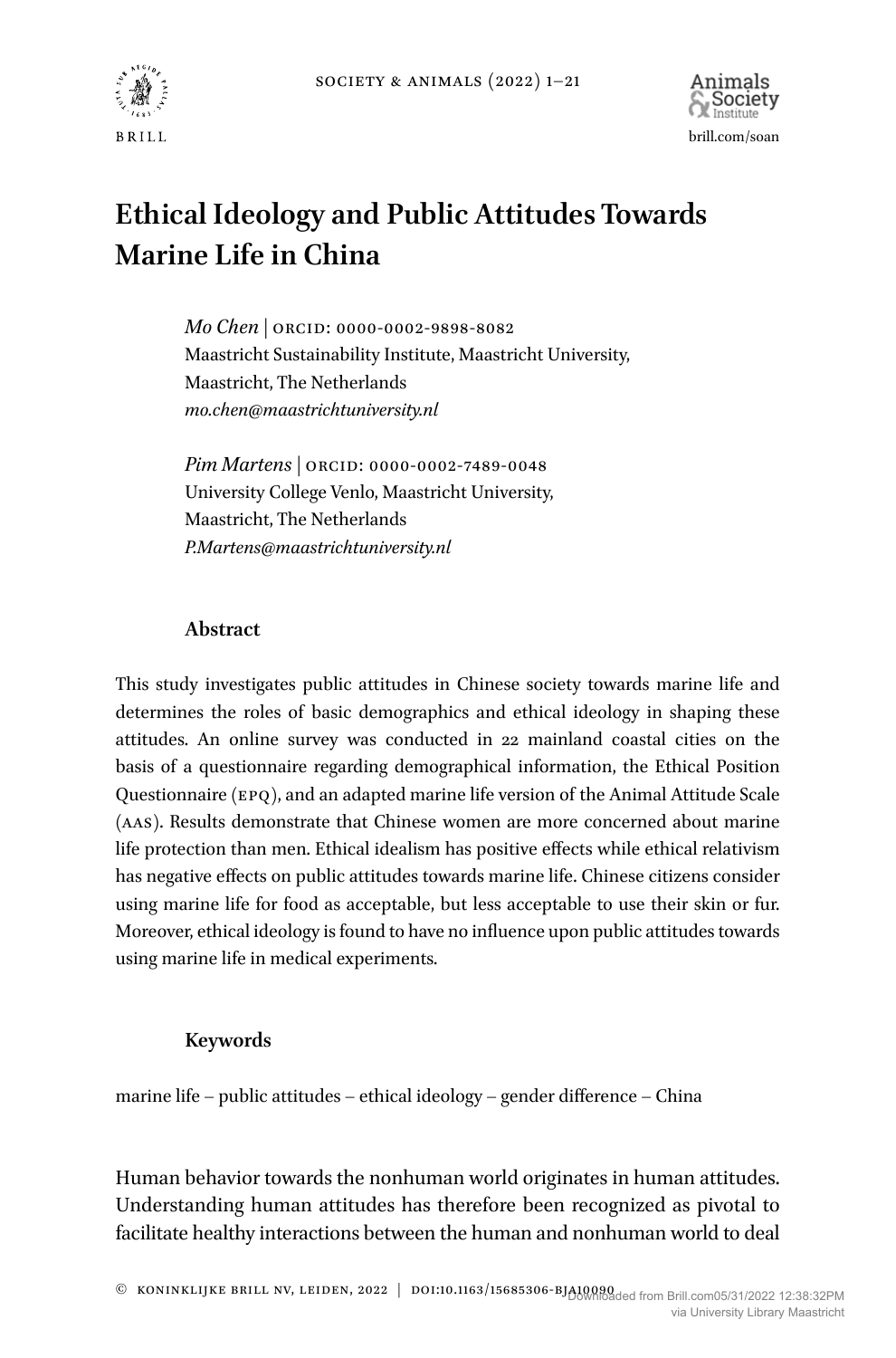with issues such as biodiversity loss, wildlife conservation, and animal welfare (Su & Martens, 2017; Gkargkavouzi et al., 2019). To foster sustainable development, an increasing body of research is therefore evolving on public attitudes towards nonhuman animals (Martens et al., 2016). Scholars have established a relation between animal attitudes and human demographics such as gender (Pifer et al., 1994; Su & Martens, 2018), age (Kellert, 1999; Kavanagh et al., 2013), socioeconomic status (Signal & Taylor, 2006), educational background (Ascione & Weber, 1996; Furnham et al., 2003), companion animal ownership (Driscoll, 1992; Martens et al., 2016), religion (Driscoll, 1992; Gilhus, 2006), as well as geographic region (Phillips et al., 2012; Pifer et al., 1994). Social scientists are also increasingly linking public attitudes towards animals with moral positions (Galvin & Herzog, 1992; Taylor & Signal, 2005; Wuensch et al., 2002).

As marine life is under increasing pressure (McCauley et al., 2015), growing scientific attention has been drawn to this area. Some studies have focused on specific species, such as sharks (Lee et al., 2016; Neff & Yang, 2013), sea turtles (Braga & Schiavetti, 2013; Dimopoulos & Pantis, 2003), and dolphins (Barney et al., 2005), while other studies investigated marine life in its entirety (Arnold, 2004; Giglio et al., 2015). Only a few studies have shed light on the demographic factors that influence public attitudes towards marine life. Researchers found that public awareness of marine life is related to factors such as gender (Halkos & Matsiori, 2017; Kidd & Kidd, 1998), age (Kidd & Kidd, 1998), education (Braga & Schiavetti, 2013; Hayes et al., 2015), work occupation (Hoehn & Thapa, 2009), residential location (Arnold, 2004; Kellert, 1999), socioeconomic characteristics (Halkos & Matsiori, 2017), and companion animal ownership (Kidd & Kidd, 1997). Most studies have been restricted to the geographical locations of South and North America (Hoehn & Thapa, 2009; Kidd & Kidd, 1997), Europe (Freeman et al., 2012; Gkargkavouzi et al., 2019; Halkos & Matsiori, 2017), and African countries (Neff & Yang, 2013). Only a limited number of studies have been performed for Eastern Asian countries, however.

Given that so far, no studies have been performed on the relationship between ethical ideology and public attitudes towards marine life, and that very few have been performed on public attitudes towards marine life in Eastern Asian countries, this study aims to fill that knowledge gap. In particular, this study investigates public attitudes in Chinese society towards marine life and determines the roles of basic human demographics and ethical ideology in shaping this attitude. An online survey was conducted in 22 mainland coastal cities based on a questionnaire regarding demographical information, the Ethical Position Questionnaire (EPQ), and an adapted marine life version of the Animal Attitude Scale (AAS).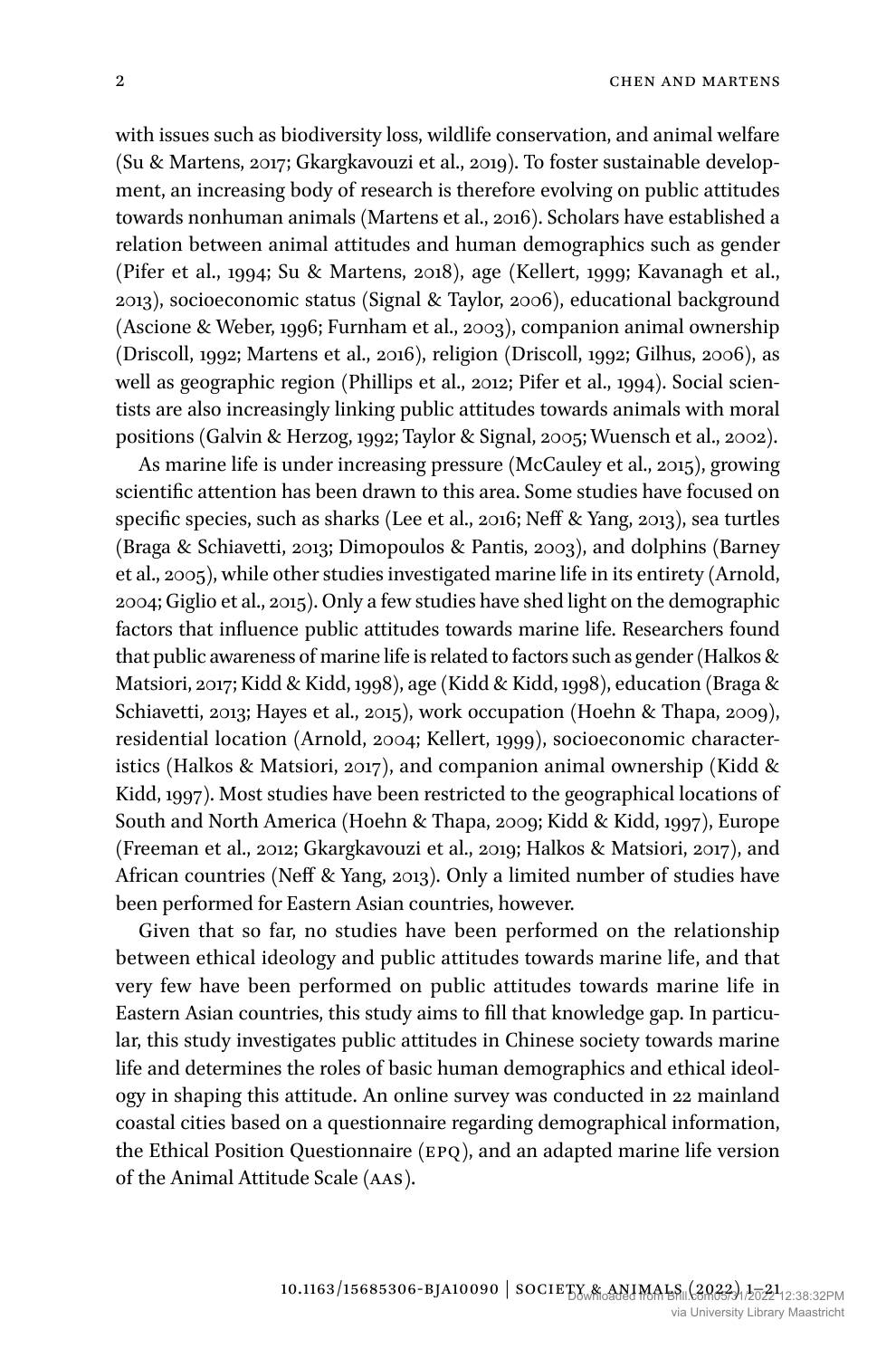# **Methods**

#### *Study Areas*

We chose 22 mainland coastal cities (administrative areas that include both urban and surrounding rural areas) for probing public attitudes towards marine life in contemporary Chinese society. The main reason for concentrating solely on coastal cities is two-fold: first, citizens in coastal cities are expected to be more familiar with the sea and therefore have better articulated opinions than people living in other regions (Arnold, 2004; Halkos & Matsiori, 2017). Second, a wide variety of former marine life perception studies have been performed for seaside areas (Neff & Yang, 2013; Barney et al., 2005), facilitating comparison. The 22 mainland coastal cities are: Dalian, Yingkou, Qinhuangdao, Tianjin, Yantai, Weihai, Qingdao, Lianyungang, Nantong, Shanghai, Ningbo, Wenzhou, Fuzhou, Xiamen, Shantou, Guangzhou, Shenzhen, Zhuhai, Zhanjiang, Beihai, Haikou and Sanya. These cities are all located geographically off the coast, hold well-conditioned harbors, and are well suitable for overseas trade and communication. These advantages make them perfect locations for investigating Chinese maritime attitudes. Together, residents in these 22 coastal cities offer a good representation of contemporary Chinese society.

#### *Measures*

The online survey was conducted in the target cities from September 17, 2018 to October 8, 2018, and consists of three parts.

In the first part, we requested only demographical information, such as age, gender, city, residential area, educational background, occupation, social economic status, and religious beliefs. Moreover, questions were included regarding living habits such as dietary preference, aquarium and beach visiting frequency.

In the second part, we used the Ethical Position Questionnaire (EPQ) to gauge personal moral ideology. Many studies have made use of the EPQ, first developed by Forsyth (1980), to distinguish between different ethical ideologies. This questionnaire helps to position different ethical opinions relative to two dimensions: *relativism* and *idealism*. Relativism stands for the degree to which individuals question if universal moral principles exist; idealism stands for the degree to which individuals believe that following moral rules lead to the right consequences (Forsyth, 1992; Forsyth & Pope, 1984). A high score for relativism represents the rejection of universal moral principles, while for idealism it signifies a belief that ethical behavior always leads to good results (Galvin & Herzog, 1992). The EPQ is a 20-item Likert scale rated from one to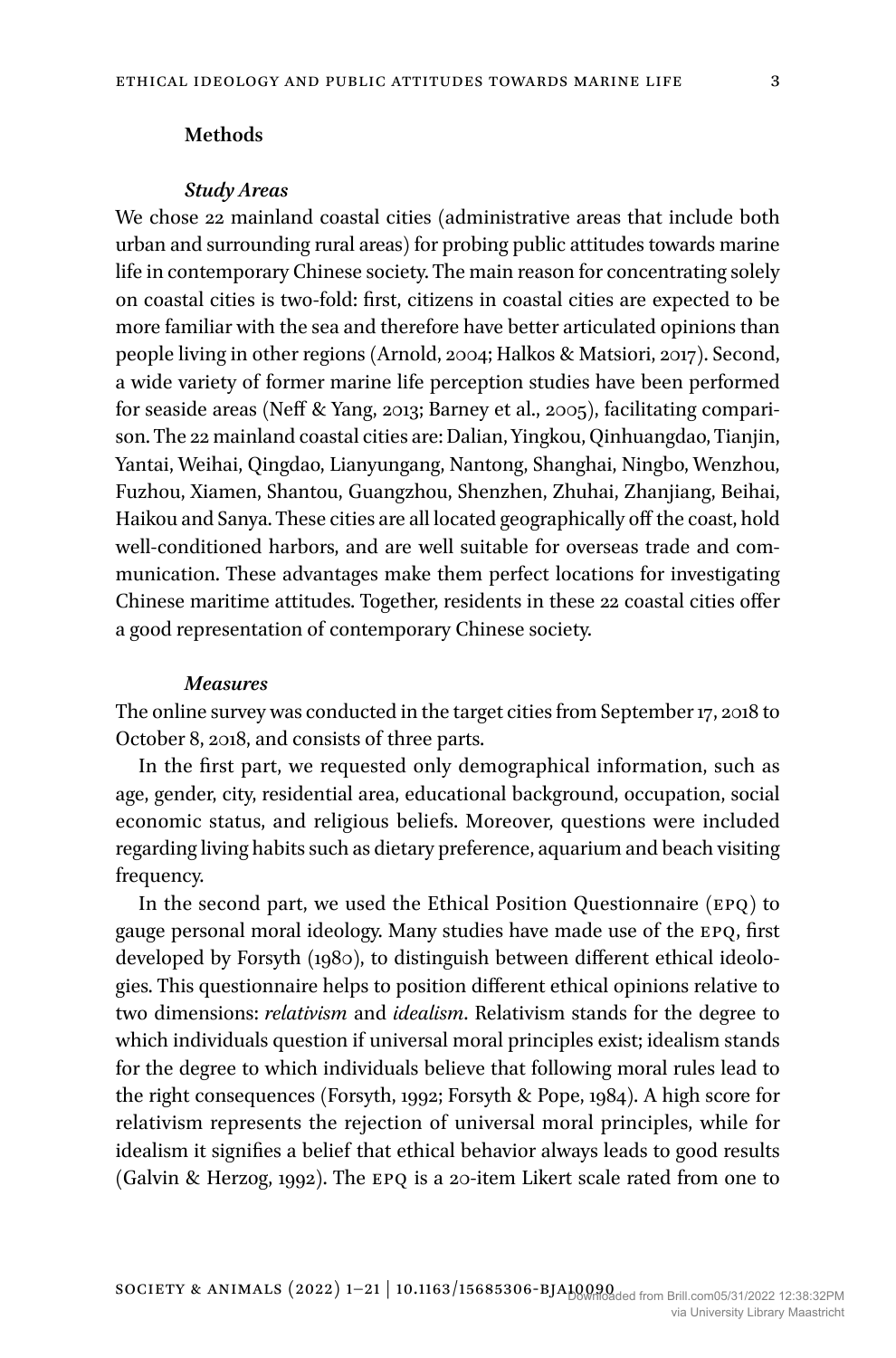nine, indicating attitudes from "completely disagree" to "completely agree" (Forsyth, 1984). Participants were asked to self-report how much they approved or disapproved with the statements. Mean scores from idealism and relativism serve as two cut-off values to classify citizens into four ethical groups: situationists (high idealism and high relativism), absolutists (high idealism and low relativism), subjectivists (low idealism and high relativism), and exceptionists (low idealism and low relativism) (Su & Martens, 2017). The efficacy of the EPQ has been authenticated in various countries (Cui et al., 2005). The EPQ therefore enables us to test whether differences in ethical ideologies contribute to differences in attitudes towards marine life.

In the third part, we used an adopted and revised Animal Attitude Scale (AAS); one of the most frequently applied scales in the field of human-nonhuman relationship studies. Its psychometric properties and internal consistency have been validated by various researchers (Herzog et al., 1991). Since marine life is a subcategory of animals, using AAS to test marine life attitude does not undermine its validity. The original Animal Attitude Scale (AAS) is a 5-point Likert scale generated for testing human-animal relationships (Herzog et al., 2015). It consists of 20 articles that require grading from "strongly disagree" to "strongly agree" (Herzog et al., 2015; Taylor & Signal, 2005). We created a marine life version of the AAS by adapting the original, focusing on marine life and maritime activities rather than general animals and human behavior, and without altering the original meaning or themes. When necessary, examples of marine life were given to help clarify the statement in our questionnaire. Following the original AAS, most sentences are scored from 1 (strongly disagree) to 5 (strongly agree), while reversed statements are scored the other way around (Herzog et al., 2015). Therefore, higher marks on our marine life AAS denote a greater concern (Signal & Taylor, 2006) for marine life protection. An example of this adapted scale included the statement, "Basically, humans have the right to use marine life as we see fit." Furthermore, we gave special attention to five of the subtopics of AAS intended to assess attitudes towards different purposes of using marine life (Herzog et al., 2015), including food, medical research, hunting/fishing, skin/fur, and commercial slaughter.

#### *Procedure and Participants*

Our online survey was performed by Kurundata, a certified data company which has supported a series of online research projects. In Kurundata's internal panel, residents aged below 18 years old or were not living in one of the 22 coastal cities were screened out. By means of stratified random sampling (Acharya et al., 2013), the system randomly selected target respondents in each city and sent them an invitation to our online questionnaire. The participants were informed that all the information they provided would be kept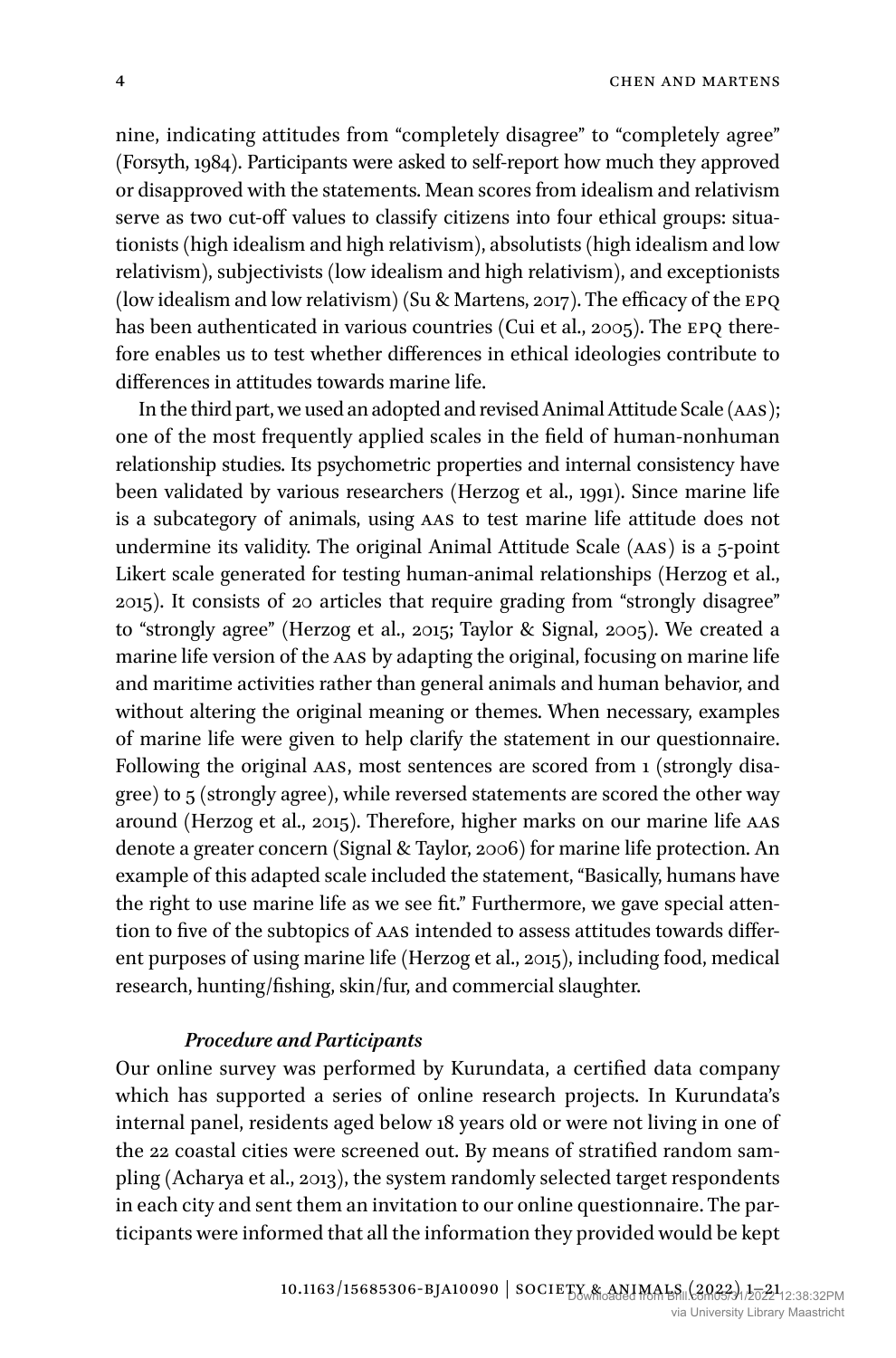confidential and would only be used for scientific purposes. Respondents filled in this questionnaire based upon their own judgements and preferences. A total of 500 valid responses were collected from 1,459 distributed questionnaires. With a mean age of 29.6 years (*SD* = 7.6), our research sample is comprised of 59% female and 41% male respondents that live in coastal areas of mainland China.

#### *Statistical Analysis*

We imported and analyzed the data in IBM SPSS 25 software. The statistics in this project were either normally distributed or could be normalized through Blom's formula (Philliphs et al., 2012). Only data in two AAS subtopics (skin/fur and commercial slaughter) could not be normalized by this formula or by logarithmic method. We still treat them as normally distributed, as existing academic works justify their validity in a large (over 500) dataset (Lumley et al., 2002). Various statistical methods and tests were applied to explore public attitudes towards marine life. First of all, descriptive analyses were performed to capture the fundamental attributes of the sample. Reversed questions in the marine life version of the AAS were also conversely coded before calculating their values. Several mean comparison tests were then performed to assess differences on attitudes towards marine life. Independent samples *t*-tests (with Levene's test for equality of variance), paired samples *t*-tests and one-way ANOVA (with test of homogeneity of variance) were performed according to different variable types. Noting that Type I errors may have had an effect on our results, we introduced Bonferroni correction for multiple comparisons. Moreover, the Pearson correlation test was carried out to obtain more details about how demographics could influence attitudes towards marine life. In addition, we applied simultaneous linear regression to explore the predictors of marine life attitude. Being aware of the possible mutual effect from variables, the interaction between age and gender, idealism, and relativism were also adopted into regression analysis. Besides, a simple effect or simple slope test would be followed up if a mutual effect were testified. An alpha value of 0.05 was consistently employed during the whole analysis process, in which any non-explanatory variable would not be taken into consideration (McDonald, 2009).

#### **Results**

#### *Human Demographics*

In general, our respondents were relatively young: 64.4% were between 18 and 30 years old, 28.8% between 31 and 40 years old, and only 6.8% 41 years old or above. Sixty percent of our valid responses came from South China and 40%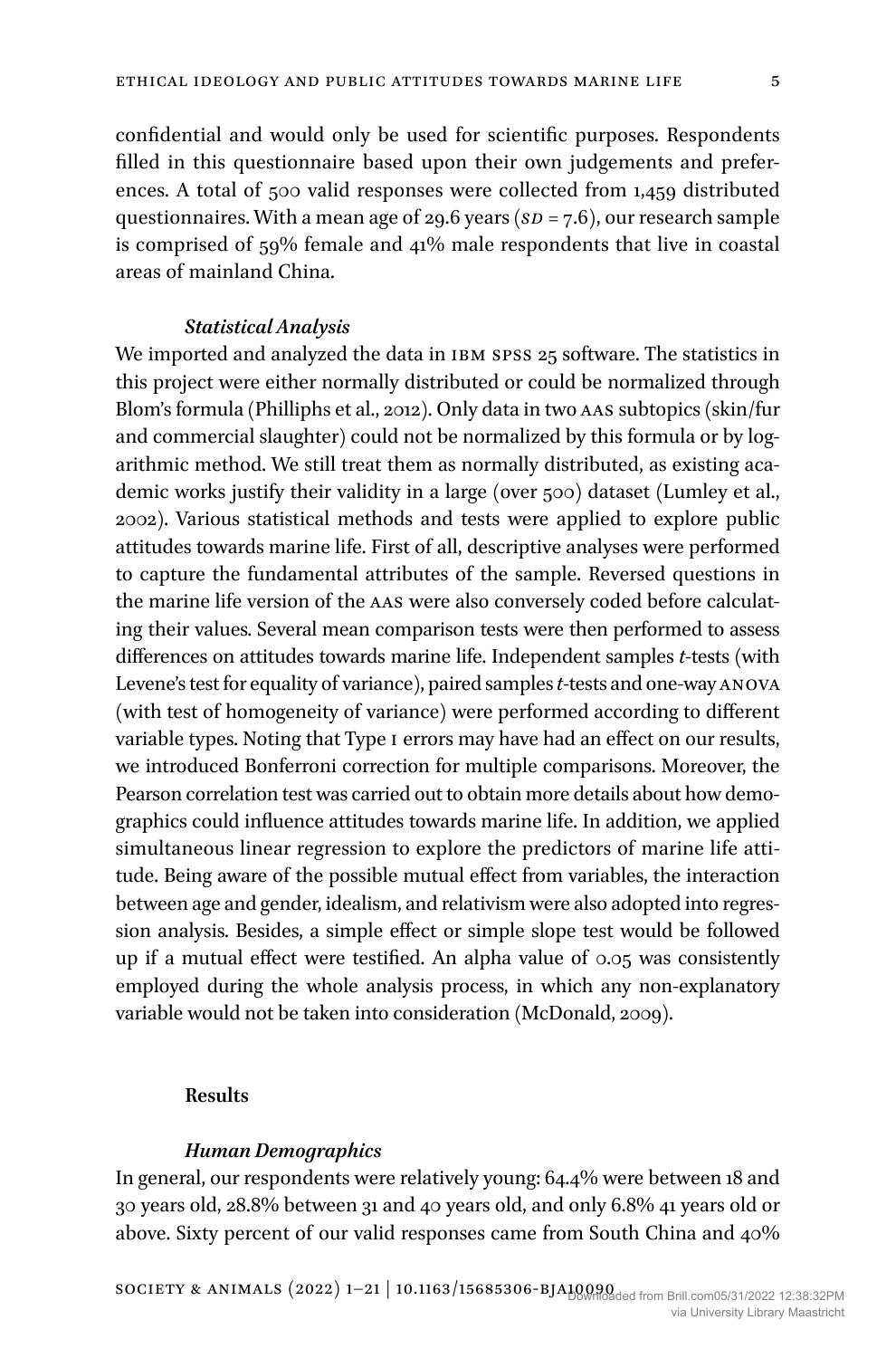from North China, separated by the Qingling-Huaihe Line. Urban inhabitants (92.6%) made up the sample majority. That few data came from rural areas (7.4%) may be due to the fact this survey was offered online, since younger people and urban residents have better internet access than seniors or rural residents. In addition to age and location, some other basic features of the participants are displayed in Table 1.

| Items ( $N=500$ )                             | $n\left(\%\right)$ |
|-----------------------------------------------|--------------------|
| Educational background                        |                    |
| Less than high school                         | 2(0.4)             |
| High school                                   | 17(3.4)            |
| Junior college program                        | 63(12.6)           |
| University bachelor degree                    | 349(69.8)          |
| Master degree and above                       | 69(13.8)           |
| <b>Occupation</b>                             |                    |
| Liberal Profession                            | 36(7.2)            |
| Civil Servant/Public Institute                | 85(17)             |
| Employee (Enterprises)                        | 273(54.6)          |
| Self-employed                                 | 44(8.8)            |
| Retired                                       | 2(0.4)             |
| Student                                       | 50(10)             |
| Social Welfare                                | 1(0.2)             |
| Other                                         | 3(0.6)             |
| No Answer                                     | 6(1.2)             |
| Average personal income per month (rmb/month) |                    |
| $X \leq 2,000$                                | 10(2.0)            |
| $2,000 < X \leq 4,000$                        | 32(6.4)            |
| $4,000 < X \leq 6,000$                        | 75(15.0)           |
| $6,000 < X \leq 8,000$                        | 105(21.0)          |
| $8,000 < X \le 10,000$                        | 129(25.8)          |
| 10,000 < X                                    | 143(28.6)          |
| No answer                                     | 6(1.2)             |

## TABLE 1 Basic information of respondents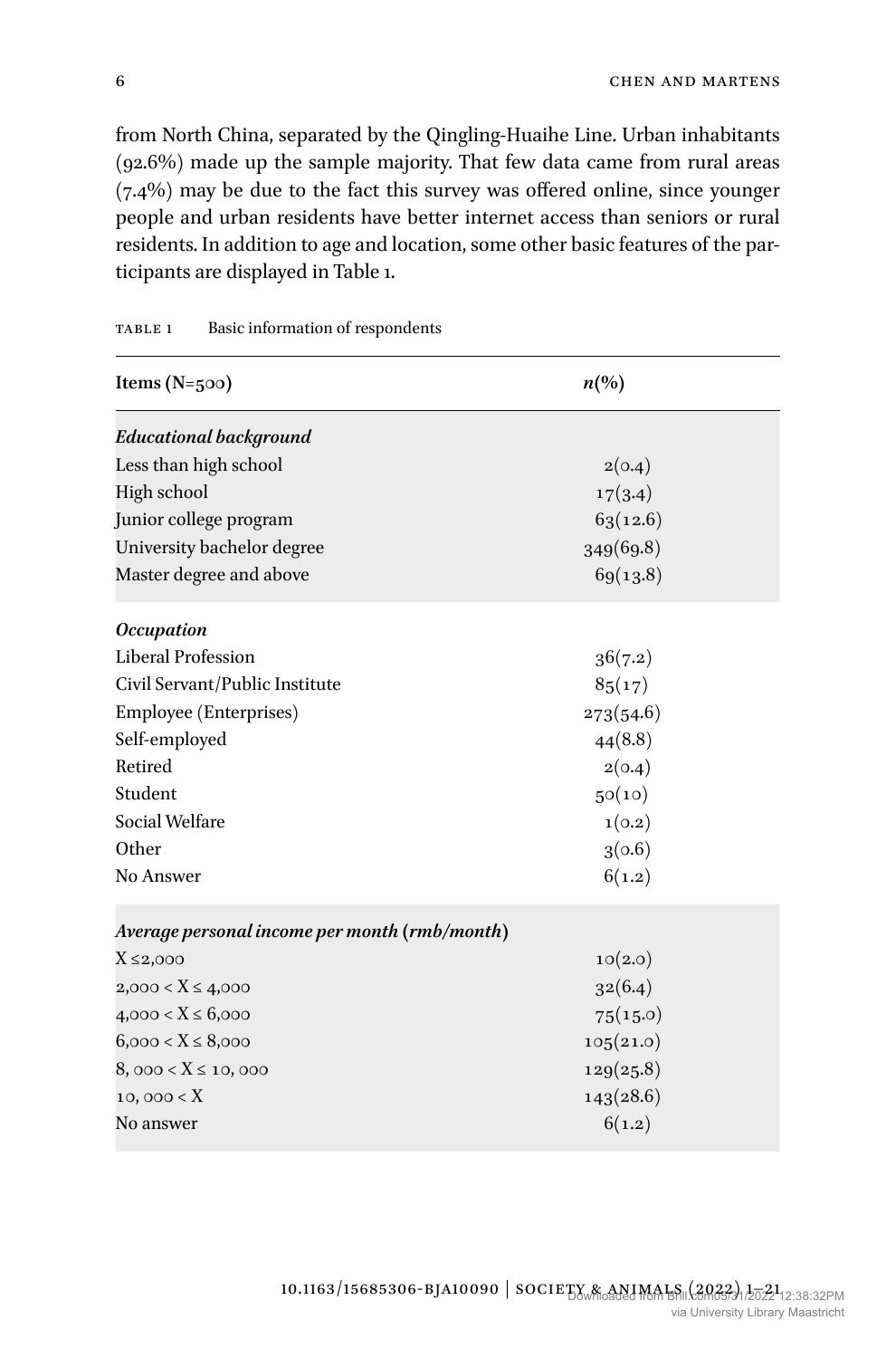| Items $(N=500)$                        | $n\left(\%\right)$ |
|----------------------------------------|--------------------|
| Attitude to religion/spirituality      |                    |
| Important                              | 338(67.6)          |
| Not important                          | 162(32.4)          |
| Companion animal caretaker             |                    |
| Yes                                    | 382(76.4)          |
| No                                     | 118(23.6)          |
| Meat (including fish) eating frequency |                    |
| Vegetarian/Vegan                       | 12(2.4)            |
| Once a week                            | 43(8.6)            |
| $2 - 3$ days a week                    | 100(20.0)          |
| 4-6 days a week                        | 237(47.4)          |
| Everyday                               | 108(21.6)          |
| Aquarium/zoo visiting frequency        |                    |
| Once a month or less than a month      | 131(26.2)          |
| Once a half-year                       | 196(39.2)          |
| Once a year                            | 99(19.8)           |
| Once two years or more than two years  | 61(12.2)           |
| Never                                  | 13(2.6)            |
| <b>Beach visiting frequency</b>        |                    |
| Everyday                               | 14(2.8)            |
| Once or twice a week                   | 72(14.4)           |
| Once or twice a month                  | 179(35.8)          |
| Once or twice a half-year              | 157(31.4)          |
| Once a year                            | 42(8.4)            |
| Once two years or more than two years  | 36(7.2)            |
| Never                                  | O(O)               |

#### Table 1 Basic information of respondents (*cont*.)

# *The EPQ*

In this segment, Cronbach's alpha reached 0.94, implying strong internal consistency of the questions (Taber, 2018). On average, our respondents scored 6.72 ( $SD = 1.46$ ) on the idealism band and 6.24 ( $SD = 1.37$ ) for the relativism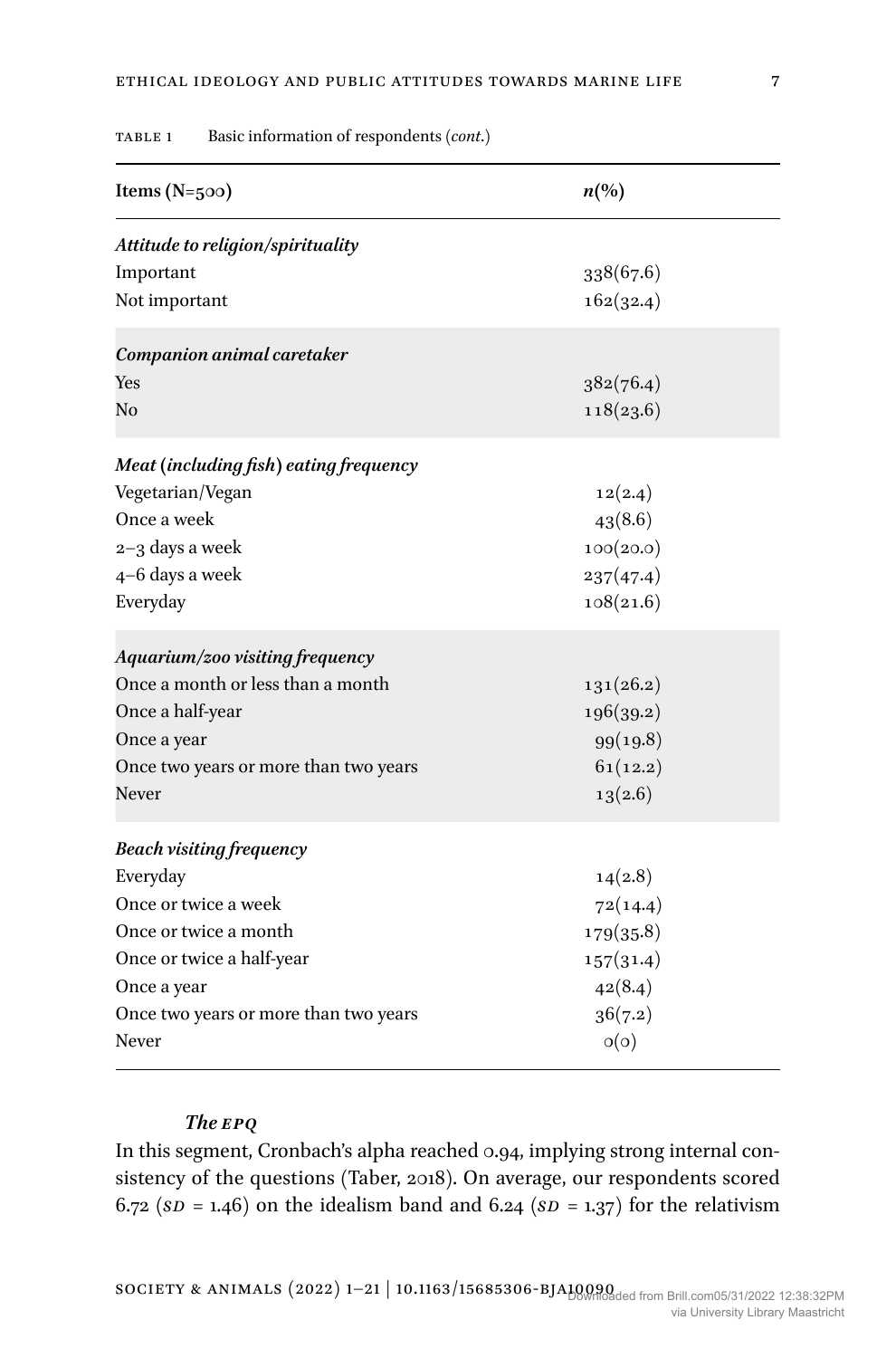band. Dependent on these two cut-off values, situationists accounted for the biggest share of our participants (42.6%), followed by exceptionists (32.6%), absolutists (15.6%), and subjectivists (9.2%).

#### *Marine Life Attitude (Animal Attitude Scale) and Subtopics*

The marine life version of the AAS in our questionnaire obtained a Cronbach's alpha of 0.80, denoting good reliability of this division (Taber, 2018). In the present study, the average marine life AAS score was 64.84 (*SD* = 7.09) out of 100. This is a little higher than the animal attitude score in Chinese society (*M* = 63.07, *SD* = 7.83; Su & Martens, 2017). Despite its initial skewness and kurtosis values implying non-normality, the distribution of AAS-marine life scores reached normality after transforming (as Table 2.1 presented).

Women ( $M = 65.48$ ,  $SD = 7.29$ ) scored significantly higher than men ( $M =$ 63.91,  $SD = 6.70$  on this scale  $(t (498) = -2.319, p = .021, d = 0.02)$ . Results also revealed gender was important to marine life attitudes, although the Pearson correlation coefficient  $(r = .103, p < .05)$  indicated a weak positive connection. However, we did not find any significant differences across different age groups on marine life attitude. Throughout our dataset, we captured no significant differences between North and South China, educational background, socioeconomic status, and other demographics on marine life attitude. We did observe significant differences between different beach visiting frequencies and marine life attitudes  $(F (5, 494) = 2.46, p = .032, \eta^2 = 0.02)$ , while multiple comparisons showed the attitude differences between each group is not significant.

Table 2.2 informs the means and paired comparison results of five selected AAS-marine life subtopics. Due to revising, the "Skin/Fur" subtopic in the present study only includes question 4, rather than 4 and 14 from the original AAS (Herzog et al., 2015). The mean of subtheme "Skin/Fur" is the highest, while "Food" subtheme is the lowest in values. By taking a closer look at the pairwise

|                                               | N          | <b>Skewness</b>   |       | <b>Kurtosis</b>   |           |
|-----------------------------------------------|------------|-------------------|-------|-------------------|-----------|
|                                               |            | <b>Statistics</b> | SD    | <b>Statistics</b> | <b>SD</b> |
| <b>Marine Life Attitude Score</b>             | 500        | 0.439             | 0.109 | 0.030             | 0.218     |
| <b>Normalized Score</b><br>Valid N (listwise) | 500<br>500 | 0.003             | 0.109 | $-0.074$          | 0.218     |

Table 2.1 Normality test statistics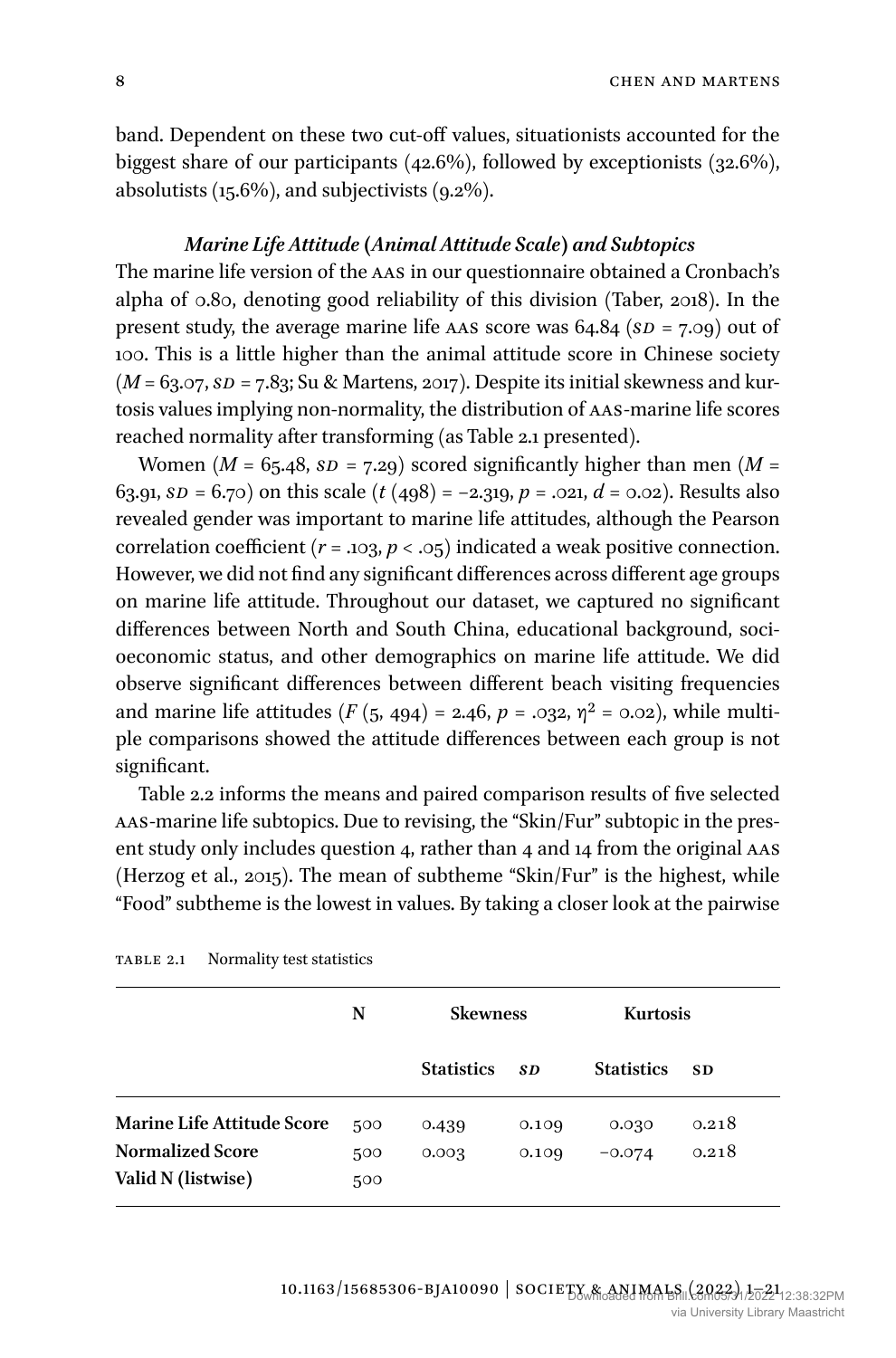|                                   | number         | Subtopics Question Mean (SD) | Paired comparison $t/d$ values<br>$(df = 499, all p < .001)$ |                                                                   |                                             |                              |  |
|-----------------------------------|----------------|------------------------------|--------------------------------------------------------------|-------------------------------------------------------------------|---------------------------------------------|------------------------------|--|
|                                   |                |                              | Medical<br>research                                          | Hunting/<br>Fishing                                               | Skin/Fur                                    | Slaughter                    |  |
| Food                              | 6,8,18         |                              |                                                              | $2.713(0.707)$ -6.749/0.30 -14.834/0.66 -23.001/1.03 -15.676/0.70 |                                             |                              |  |
| Medical<br>Research               | 2,7,16         | 2.945(0.641)                 |                                                              |                                                                   | $-9.229/0.41$ $-20.878/0.93$ $-13.469/0.60$ |                              |  |
| Hunting $/$ 1,5<br><b>Fishing</b> |                | 3.321(0.708)                 |                                                              |                                                                   |                                             | $-15.089/0.67$ $-7.474/0.33$ |  |
| Skin/Fur                          | $\overline{4}$ | 4.03(0.943)                  |                                                              |                                                                   |                                             | 6.052/0.27                   |  |
| Slaughter 10                      |                | 3.72(1.068)                  |                                                              |                                                                   |                                             |                              |  |

Table 2.2 Means and paired comparison results of selected AAS-marine life subtopics

comparisons of five AAS-marine life subtopics, we found the score of "Food" to be significantly lower and "Skin/Fur" significantly higher than the other four subtopics. As these subscales are grounded in different quantities of questions, we are hesitant to draw absolute conclusions from pairwise calculations.

Furthermore, we also uncovered some significant differences between human demographics and these subtopics. Men (*M* = 8.57, *SD* = 2.06) scored lower on the "Medical Research" subscale than women (*M* = 9.02, *SD* = 1.81, *t* (401) = −2.507, *p* = .013, *d* = 0.02). Urban residents (*M* = 6.68, *SD* = 1.42) scored higher on "Hunting/Fishing" subtopic than rural residents (*M* = 6.16, *SD* = 1.32,  $t(498) = 2.149, p = .032, d = 0.02$ . Attitude on the "Food" subtopic is also significantly different among citizens in different occupations  $(F(8, 491) = 1.985,$  $p = .046$ ,  $\eta^2 = 0.03$ ), coastal cities (*F* (21, 478) = 1.832,  $p = .014$ ,  $\eta^2 = 0.07$ ), and beach visiting frequencies (*F* (5, 494) = 2.434, *p* = .034,  $η$ <sup>2</sup> = 0.02). Nevertheless, multiple comparisons demonstrated no significant difference between each occupation, coastal city, aquarium, and beach visiting frequency.

#### *Basic Demographics and Ethical Ideology on Marine Life Attitude*

As our main research question is whether basic human demographics (such as age and gender) and moral ideology (idealism and relativism) influence public attitudes towards marine life, we took these factors into further examination. Two interactions, age\*gender interaction and ethical idealism\*ethical relativism interaction, were also taken into consideration as we are interested if mutual effect exist. A simultaneous linear regression analysis indicated that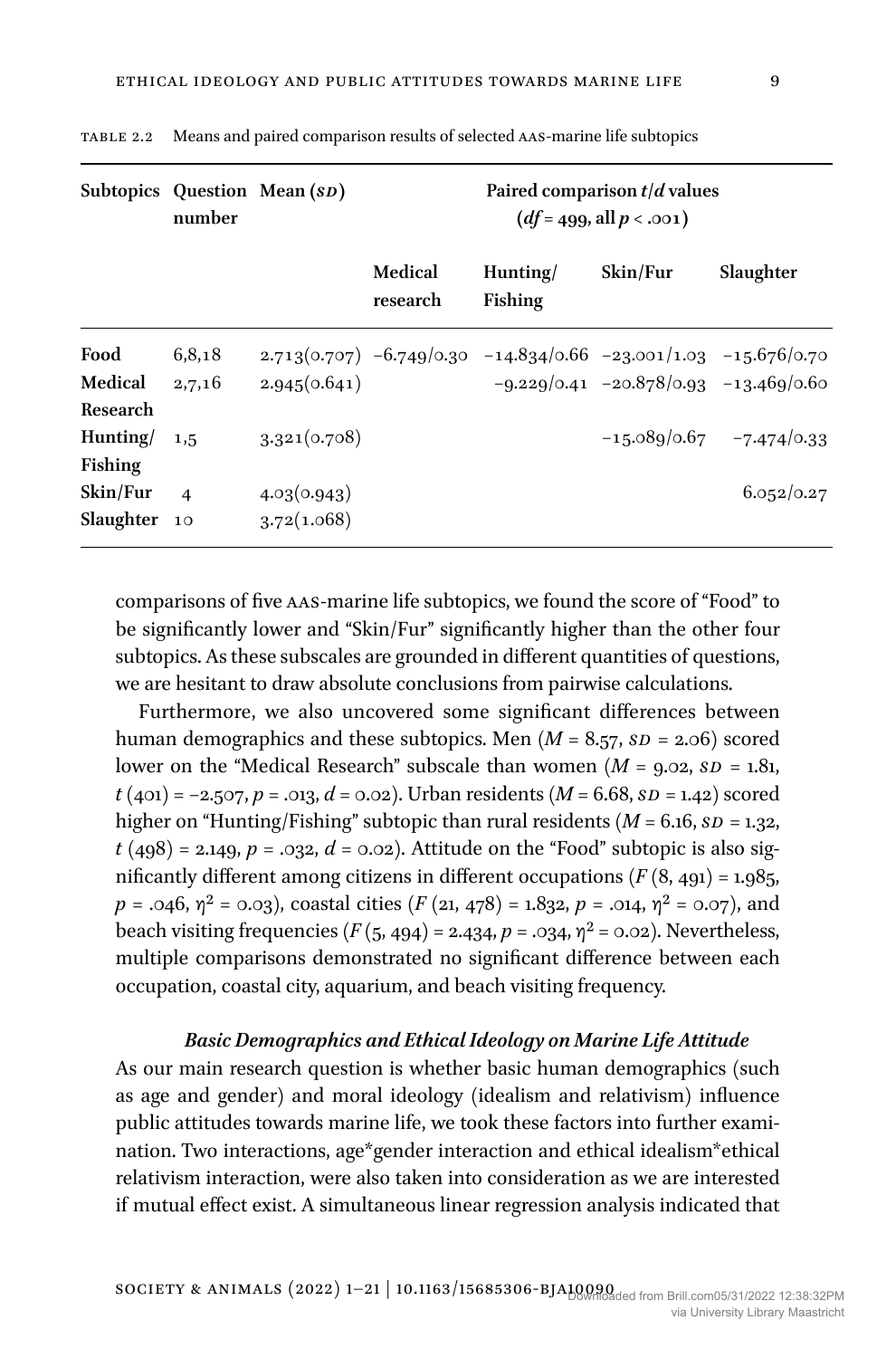| AAS-Marine life<br>$(df=6, F=7.112, R=0.282)$ | Unstandardized<br>coefficients |                   | <b>Standardized</b><br>coefficients<br>beta | $\boldsymbol{t}$ | p      |
|-----------------------------------------------|--------------------------------|-------------------|---------------------------------------------|------------------|--------|
|                                               | B                              | <i>Std. error</i> |                                             |                  |        |
| Constant                                      | 62.353                         | 1.057             |                                             | 58.987           | < .001 |
| Gender                                        | 1.599                          | 0.634             | 0.111                                       | 2.523            | .012   |
| Age                                           | 0.229                          | 0.133             | 0.245                                       | 1.727            | .085   |
| EPO Idealism                                  | 1.520                          | 0.342             | 0.314                                       | 4.447            | < .001 |
| <b>EPO Relativism</b>                         | $-1.623$                       | 0.338             | $-0.313$                                    | $-4.795$         | < .001 |
| <b>Interaction</b>                            | $-0.124$                       | 0.113             | $-0.057$                                    | $-1.090$         | .276   |
| Idealism*Relativism                           |                                |                   |                                             |                  |        |
| <b>Interaction Age*Gender</b>                 | $-0.196$                       | 0.082             | $-0.338$                                    | $-2.385$         | .017   |

Table 3.1 Influence of basic human demographics and ethical ideology on marine life attitude

gender, idealism, relativism, and age\*gender interaction were influential factors on marine life attitude as Table 3.1 shows. Beta coefficients and *t*-values in this table suggest that idealism has a positive correlation with marine life attitude, while relativism correlates negatively.

Regression modeling verified the mutual effect from age and gender on marine life attitude. A two-way ANOVA test was carried out to better describe how age influences different genders on attitudes towards marine life as well as how attitudes from men and women change in different age groups. ANOVA results demonstrated that the influence of age\*gender interaction was small while noticeable (*F* (5, 494) = 6.84, *p* = .002,  $η<sub>p</sub><sup>2</sup>$  = 0.04). Table 3.2 presents the simple effect test outcomes. In the 18–30-year old group, women scored significantly higher than men. There was no attitude difference between men and women in the 31–41-year-old or 41-year-old and above group. Both men and women significantly shifted their attitudes towards marine life when comparing the 31–40-year old group with the 18–30-year old group. Men in the 31–40-year old group obtained a significantly higher grade whereas women in this age group gained a significantly lower grade than their 18–30-year old group equivalents. In contrast, neither men nor women hold significantly different attitudes when comparing to the 41-year old and above group.

The mutual effect from moralities was proved insignificant to attitudes towards marine life. That said, it is still possible to see how much each ethical group score on marine life attitude in China. According to our data, the average scores of four ethical clusters on the AAS marine life version were 64.73 (*SD* =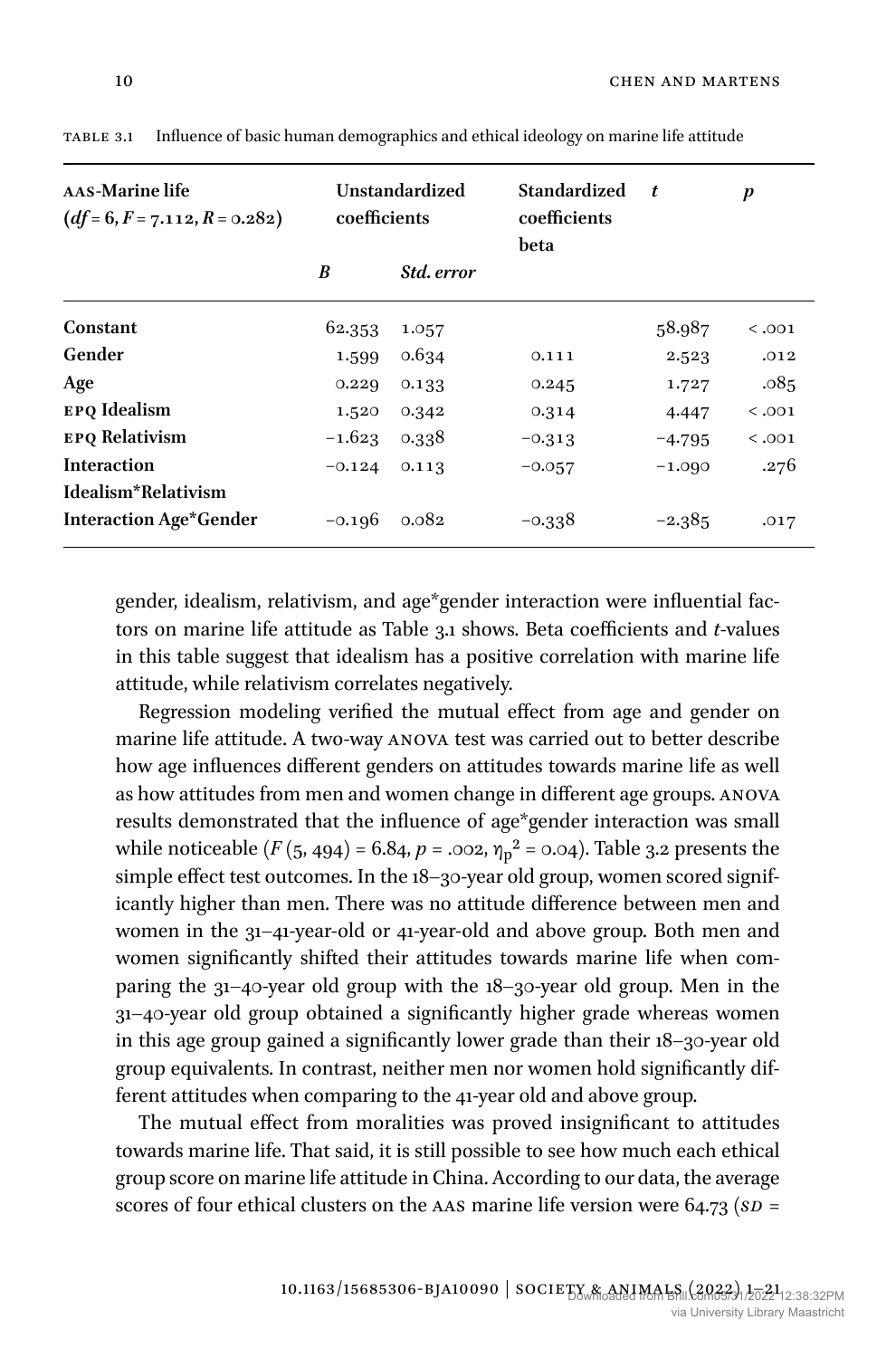| Age group | Gender Mean |       | SD <sub>3</sub> | $\boldsymbol{n}$ | <b>Comparison</b> |                             |                     |
|-----------|-------------|-------|-----------------|------------------|-------------------|-----------------------------|---------------------|
| $18 - 30$ | Male        | 62.97 | 5.840 110 Male  |                  |                   | $F(2,494) = 3.948$          | $18 - 30 < 31 - 40$ |
|           | Female      | 66.10 | 7.606           | 212              |                   | $p = .020, \eta_p^2 = 0.02$ | $(p = .031)$        |
| $31 - 40$ | Male        | 65.66 | 7.648           |                  | 76 Female         | $F(2,494) = 3.147$          | $18 - 30 > 31 - 40$ |
|           | Female      | 63.54 | 6.417           | 68               |                   | $p = .044, \eta_p^2 = 0.01$ | $(p=.038)$          |
| $41 \leq$ | Male        | 62.32 | 6.129           |                  | $19 \t18-30$      | $F(1,494) = 13.140$         | Male < Female       |
|           | Female      | 65.53 | 4.749           | 15               |                   | $p < .001, \eta_p^2 = 0.03$ | (p < .001)          |

Table 3.2 Influence of basic human demographics and ethical ideology on selected subtopics

Table 3.3 Influence of basic human demographics and ethical ideology on selected subtopics

| Subtopic $(B / t)$                                           | Food             | Medical<br>research | Hunting/<br>Fishing | Skin/Fur                                        | Slaughter |
|--------------------------------------------------------------|------------------|---------------------|---------------------|-------------------------------------------------|-----------|
| Age                                                          |                  |                     |                     |                                                 |           |
| Gender                                                       |                  | $0.398/2.250*$      |                     |                                                 |           |
| EPO Idealism                                                 |                  |                     |                     | $0.285/4.109^*$ $0.182/4.036^*$ $0.193/3.755^*$ |           |
| EPO Relativism                                               | $-0.408/-3.997*$ |                     | $-0.291/-4.246*$    |                                                 |           |
| Interaction I <sup>*</sup> R<br>Interaction A <sup>*</sup> G |                  |                     |                     | $-0.036/-2.416*$                                |           |

Note: \* *p* < .05

7.22) for situationists, 63.59 (*SD* = 6.28) for exceptionists, 68.05 (*SD* = 7.29) for absolutists, and 64.28 (*SD* = 7.39) for subjectivists. Subsequently, we further delved into the research question of whether human demographics and moral ideology are influential to the five selected AAS marine life subtopics. Table 3.3 summarizes the linear regression results of selected subtopics.

According to the outcomes listed in Table 3.3, we recognize that human demographics are less influential than ethical ideology to these different marine life subscales. Gender is only correlated with the subtopic of "Medical Research." Age and the interaction of age and gender have no effect on any subtopic. Conversely, it is apparent that ethical ideology has a pivotal role in nearly all five subtopics. Ethical idealism gained positive beta coefficients and *t*-values on "Hunting/Fishing," "Skin/Fur," and "Commercial Slaughter" subtopics, denoting its positive relation to public attitudes towards using these marine life categories. Ethical relativism had negative beta coefficients and *t*-values on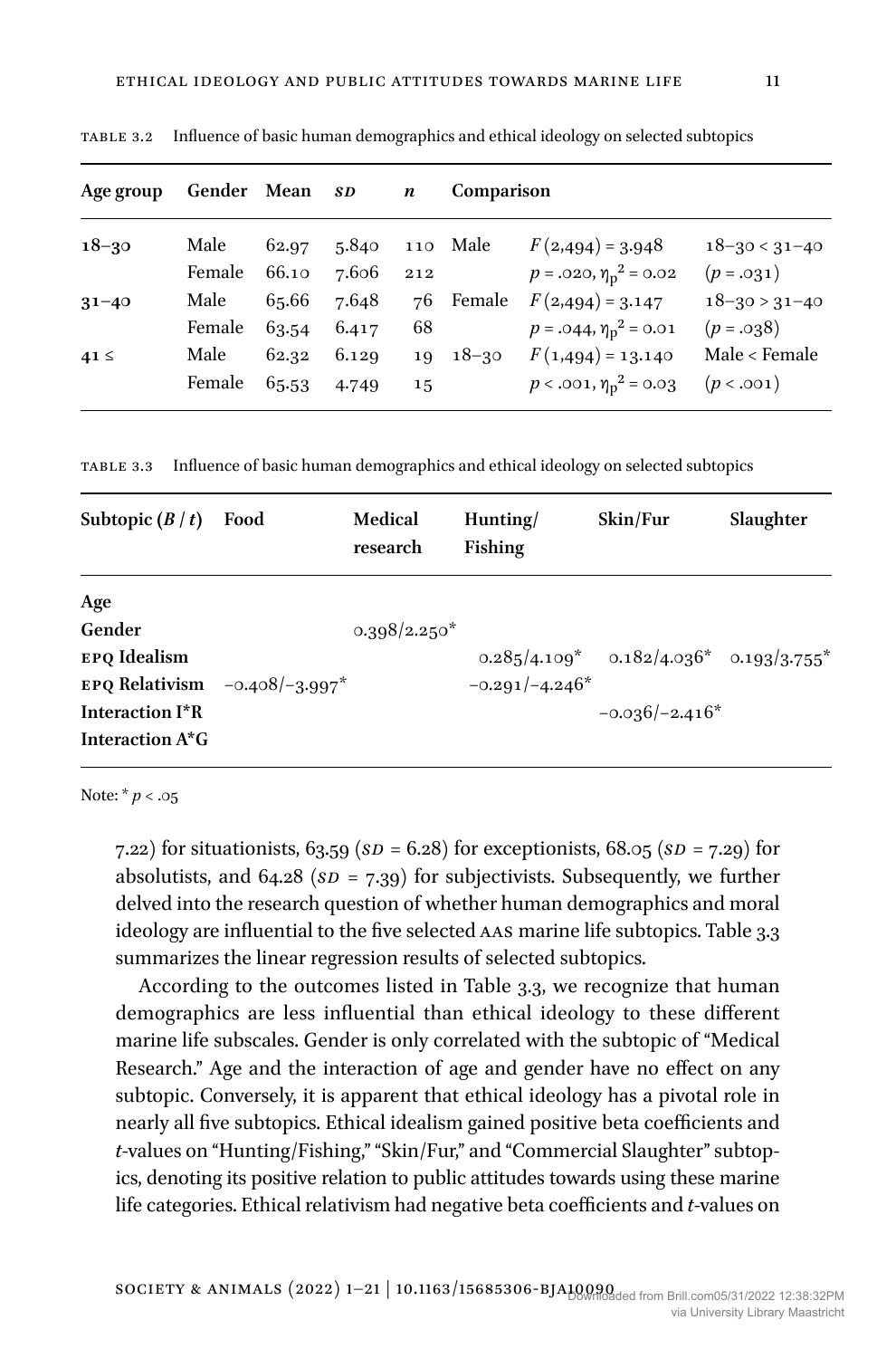| AAS-Marine life<br>$(df=6, F=5.943, R=0.330)$ | Unstandardized<br>coefficients |                   | Std.Coefficients t<br>beta |          | p      |
|-----------------------------------------------|--------------------------------|-------------------|----------------------------|----------|--------|
|                                               | B                              | <b>Std. Error</b> |                            |          |        |
| Constant                                      | 64.629                         | 0.483             |                            | 133.851  | < .001 |
| City – Wenzhou                                | 9.797                          | 3.470             | 0.157                      | 2.823    | .005   |
| $City$ – Tianjin                              | 3.987                          | 1.675             | 0.132                      | 2.380    | .018   |
| Beach-visiting $1-2$ times/week               | 3.129                          | 1.027             | 0.173                      | 3.045    | .003   |
| Religious Beliefs – Catholicism               | $-3.702$                       | 1.333             | $-0.157$                   | $-2.777$ | .006   |
| <b>Occupation – Liberal Profession</b>        | $-4.207$                       | 1.720             | $-0.136$                   | $-2.447$ | .015   |
| Caretaker – Rodents                           | $-4.949$                       | 2.211             | $-0.124$                   | $-2.238$ | .026   |

Table 4 Other important variables to marine life attitudes

"Food" and "Hunting/Fishing" subtopics, representing its negative connection with the public perception of utilizing marine life for food and fishing entertainment. The interaction between idealism and relativism turned out to be influential on "Skin/Fur" subtheme. Noticeably, ethical idealism and relativism are both dominant factors in public attitudes towards "Hunting/Fishing." Yet, neither the two ethical orientation nor their interaction is instrumental in the theme of "Medical Research."

# *Marine Life Attitude and Other Explainable Factors*

Apart from gender, there are some other human demographics we found effective in interpreting public attitudes towards marine life. These demographical factors are illustrated in Table 4.

# **Discussion**

This research examined how basic human demographics, such as age, gender, and ethical ideology, influence attitudes in contemporary Chinese society towards marine life. We found that both gender and ethical ideology are important determinants. Women, particularly in younger generations, tend to be more concerned about marine life protection in China. Results from this study enrich our understanding of human-marine life interactions and sustainable human-nonhuman animal relationships.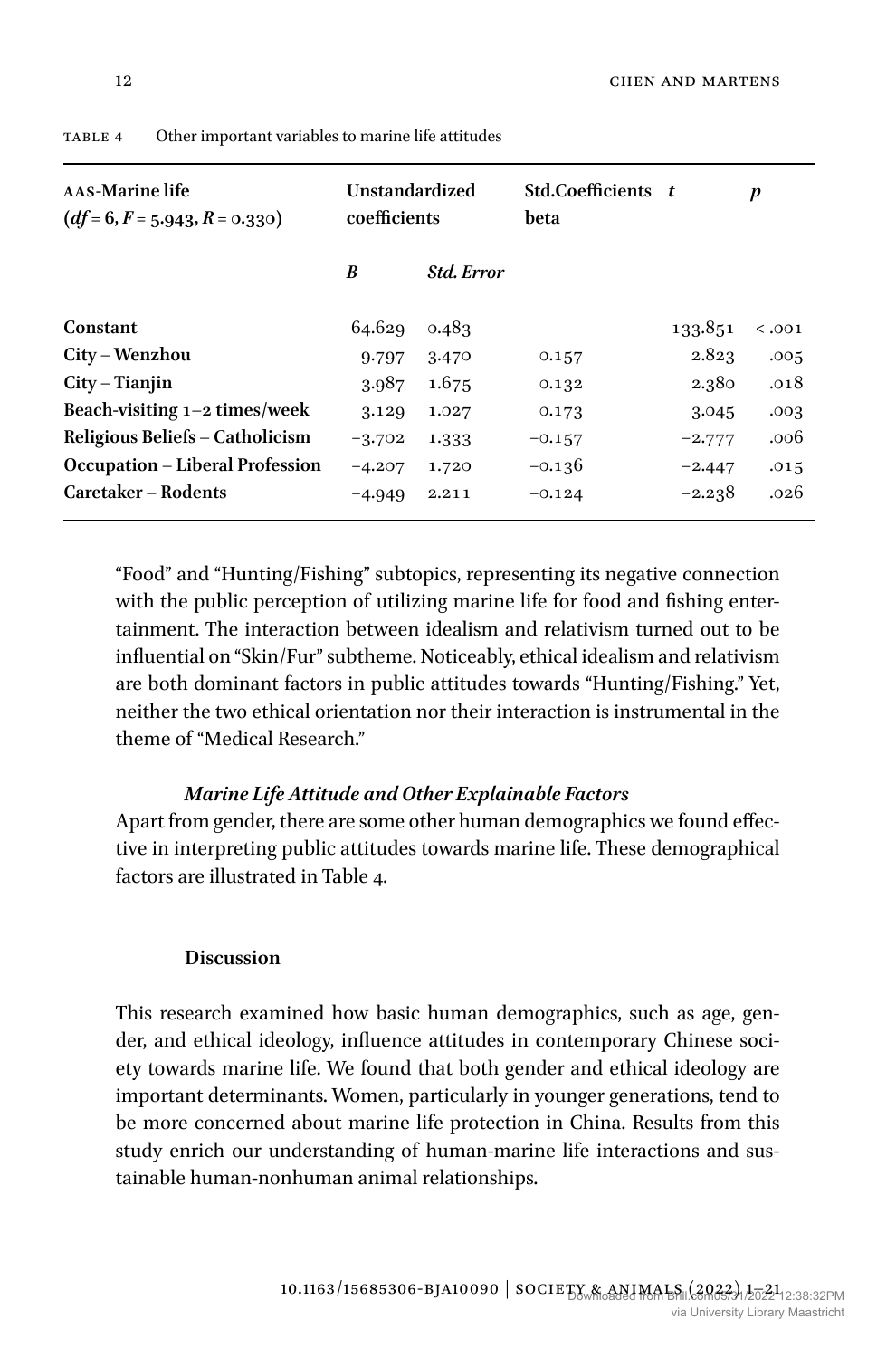#### *Marine Life Attitude*

Generally, our outcomes suggest that the majority of coastal Chinese citizens have favorable attitudes towards marine life protection. Despite different scales employed to measure public attitudes, it can be concluded that Chinese citizens show similar levels of concern for marine life protection compared to people in other studied countries, such as the United States (Kellert, 1999), Greece (Dimopoulos & Pantis, 2003), Panama (Hoehn & Thapa, 2009), Germany, and Israel (Freeman et al., 2012). A variety of factors may contribute to the favorable attitudes of the Chinese. In civic society, marine environmental NGOs have actively engaged in different kinds of marine life protection activities and gradually enlarged their influence in Chinese society during the past decades (Qiu et al., 2009). Increasing involvement from the central government also plays a critical role. In 2015 and 2017, the central government approved "Action Plan for Preventing and Treatment of Water Pollution" and "Action Plan for Preventing and Treatment of Offshore Pollution." Marine environment and biodiversity protection have subsequently become a national strategy. Furthermore, large-scale maritime disasters, such as the Penglai 19–3 Oil Spill, have also deepened public concerns for marine life to a certain degree (Liu et al., 2016).

Many earlier studies have highlighted the gender difference in attitudes towards animals and noticed that women generally are more concerned about animal wellbeing (Herzog et al., 1991; Taylor & Signal, 2005). Our study confirms the same correlation for marine life: compared to men, women are more concerned with marine life and marine life protection. This is especially clear in younger generations (18–30-year old group). Tentative reasons given in the animal research literature are, for example, social-culture context (Hills, 1989), biological urges (Herzog et al., 1991) and different moral orientations (Kellert & Berry 1987). A preceding animal study conducted in China, however, concluded that Chinese men and women equally respect animals as an indispensable part of society (Su & Martens, 2017). This different outcome may have resulted from the fact the two studies concentrated on different areas. As Herzog (2007) pointed out, gender difference in attitudes towards other species differs depending on the type of interaction. Our research centered on attitudes towards marine life in coastal areas. The interaction between human society and marine life is by no means the same with animals in a general sense or in whole mainland China.

Although some literature reports attitude differences between age groups (Kellert, 1999), our research did not capture such age differences in Chinese public attitudes towards marine life. Residents in different age groups exhibited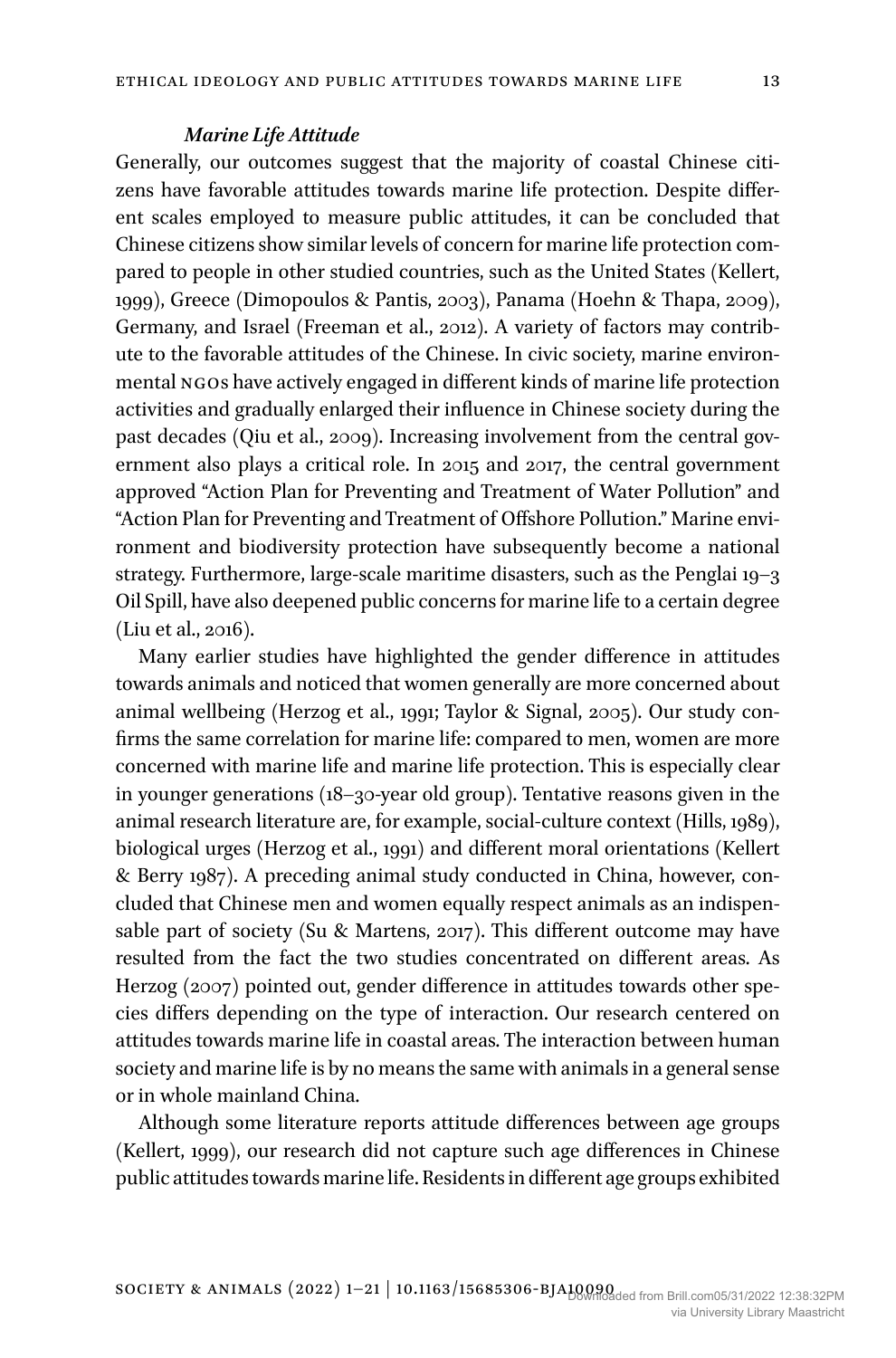a relatively similar level of marine life awareness. This differs from the findings of Su and Martens (2017), where elderly populations were observed to be more negative towards animal protection as well as animal welfare. Two factors may explain this phenomenon. Unlike the general case of animals, marine life protection requires the popularization of specialized maritime knowledge (Fletcher et al., 2009). Education about marine life has been largely ignored, however, for the past decades in mainland China. This is also a global issue since low level knowledge regarding marine life has already been observed in different countries (Dimopoulos & Pantis, 2003; Freeman et al., 2012). Now that both the young and the elderly generally have the same information about marine life, it is reasonable to expect that they can be equally concerned about marine life. Moreover, the unevenly distributed research sample may also have played a role here. As stated before, our respondents are relatively young because of the online survey method. The senior group has far fewer samples than the youth group. Therefore, the observed insignificance of difference between age groups might also result from the sample, to a certain degree.

Our analysis also shows a clear link between attitudes towards marine life and the mutual effect of age and gender. Chinese men and women show different attitudes towards marine life dependent on age. As aforementioned, women are usually better aware of animal/marine life protection. Yet in age group 31–40, Chinese women are obviously less concerned about marine life than the 18–30-year group. Interestingly, the opposite change happens to Chinese men. They are more friendly to marine life in age group 31–40 than 18–30. We assume this to be related to the societal context of marriage in China. Over the last years, the marriage age has increased in coastal areas. According to a news report from China Youth Daily (2018), the mean first marriage age (male/female) was 30.3/28.4 in Shanghai (2015), 34.3/34.1 in Jiangsu province (2017) and 28.2/28.4 in Qingdao (2017). Chinese citizens in coastal areas normally marry in their 31–40s. Noting that marital status could influence individual animal attitude (Kafer et al., 1992) as well as lifestyle (Kravdal, 2001), it may be expected that both Chinese men and women change their marine life attitude in the age range 31–40. However, it remains unclear how marriages could specifically contribute to the attitude change towards marine life in China. Further investigations are still needed to better explain how marriages trigger the public attitude change towards marine life. Additionally, contrary to some previous animal studies (Hayes et al., 2015), we report no significant differences between North and South China, educational background, socioeconomic status or other demographic factors on marine life attitude, among our respondents.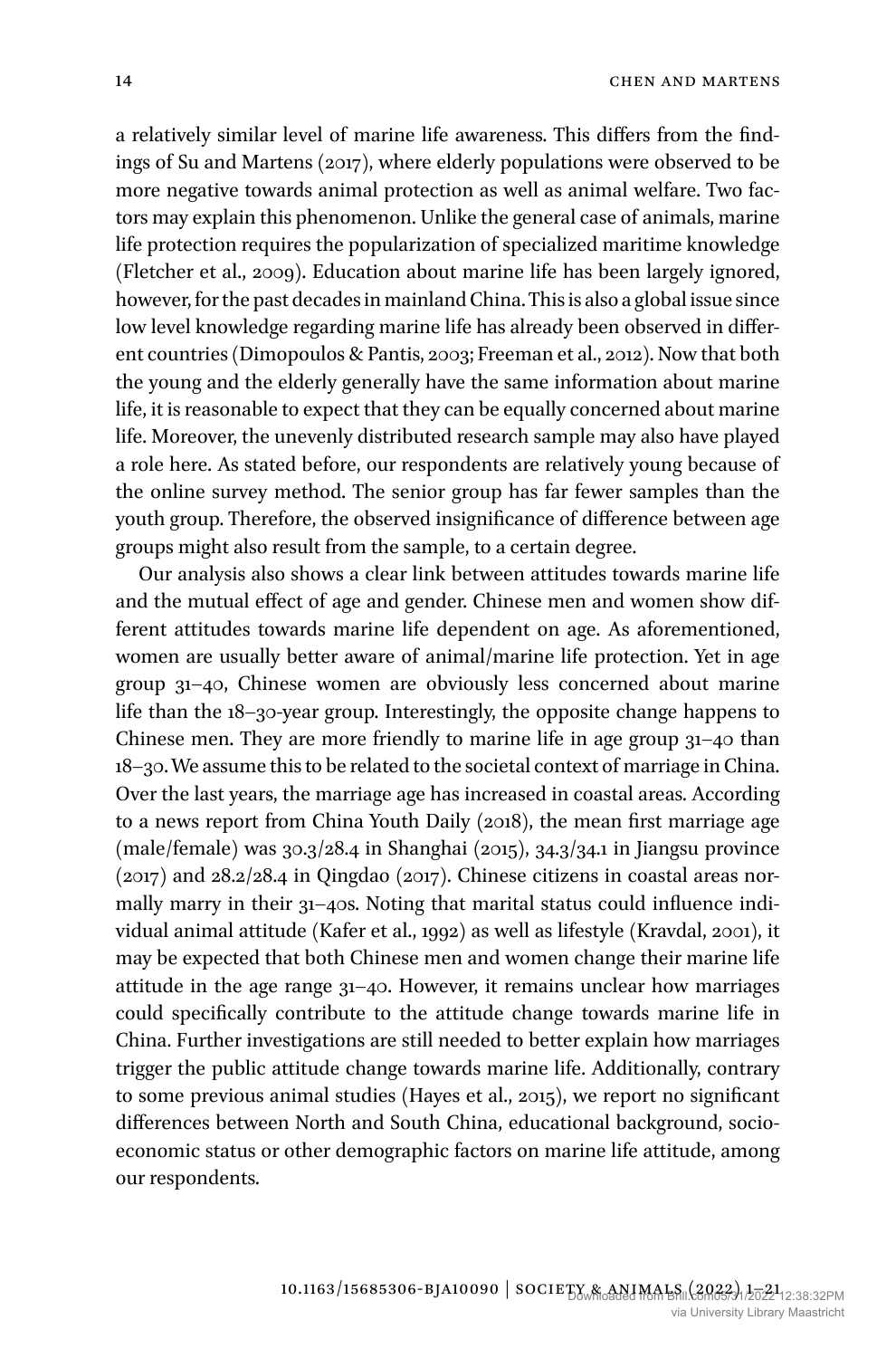## *Subtopics of Marine Life Attitude*

The findings of our study supplement an emerging body of research on the public attitudes towards how we treat marine life. Judging from our respondents' preferences of the five selected subtopics (food; medical research; hunting/fishing; skin/fur; commercial slaughter), we conclude that Chinese citizens have different attitudes towards different marine life practices. It is almost certain using marine life (e.g., fish, shrimps) as food was the most accepted use of marine life for Chinese citizens. Next, using marine life in medical research was found to be acceptable. This also confirms the Chinese animal attitude results found by Su and Martens (2017), which showed that many Chinese consider animal (e.g., rodents) suffering in research experiments to be tolerable. In addition, we found that men are more positive towards using marine life in medical research than women. This may be due to the fact that men are more "thing-oriented" than women (Herzog et al., 1991; Hill, 1989). However, the use of marine life for skin or fur (from seals and sea otters, for example) seemed to be the least acceptable issue for Chinese residents. Aside from the use of skin or fur, respondents were concerned for the commercial slaughter of marine life (whales and dolphins, for example). Together these results suggest that brutalities to marine life (especially for commercial uses) are intolerable to the sampled Chinese population.

# *Ethical Ideology and Marine Life Attitude*

This research also offers new insight in the relationship between ethical ideology and attitudes towards marine life. Recent work has already shown that ethical idealism can considerably affect personal attitudes towards animals (McPhedran, 2009; Su & Martens, 2018). We have substantiated this linkage by filling the knowledge gap concerning marine animals. Our data suggests that ethical idealism is positively correlated with public attitudes towards marine life in Chinese society. The greater respondents believe that good actions will have desirable consequences, the more they value the protection of marine life. First, idealistic morality is intrinsically incorporated in the concept of accomplishing decent outcomes (Forsyth & Pope, 1984). Protecting marine animals and improving their living surroundings, for example, could help marine biodiversity conservation and mitigate biological resources exhaustion. Moreover, Chinese culture has historically been deeply influenced by Buddhist philosophy (Suen et al., 2007). One of the key messages of Buddhism is to protect all sentient beings and to show altruistic behavior towards them (Yao, 2006). Inspired by this philosophy, Chinese idealistic morality favors a friendly attitude towards marine life.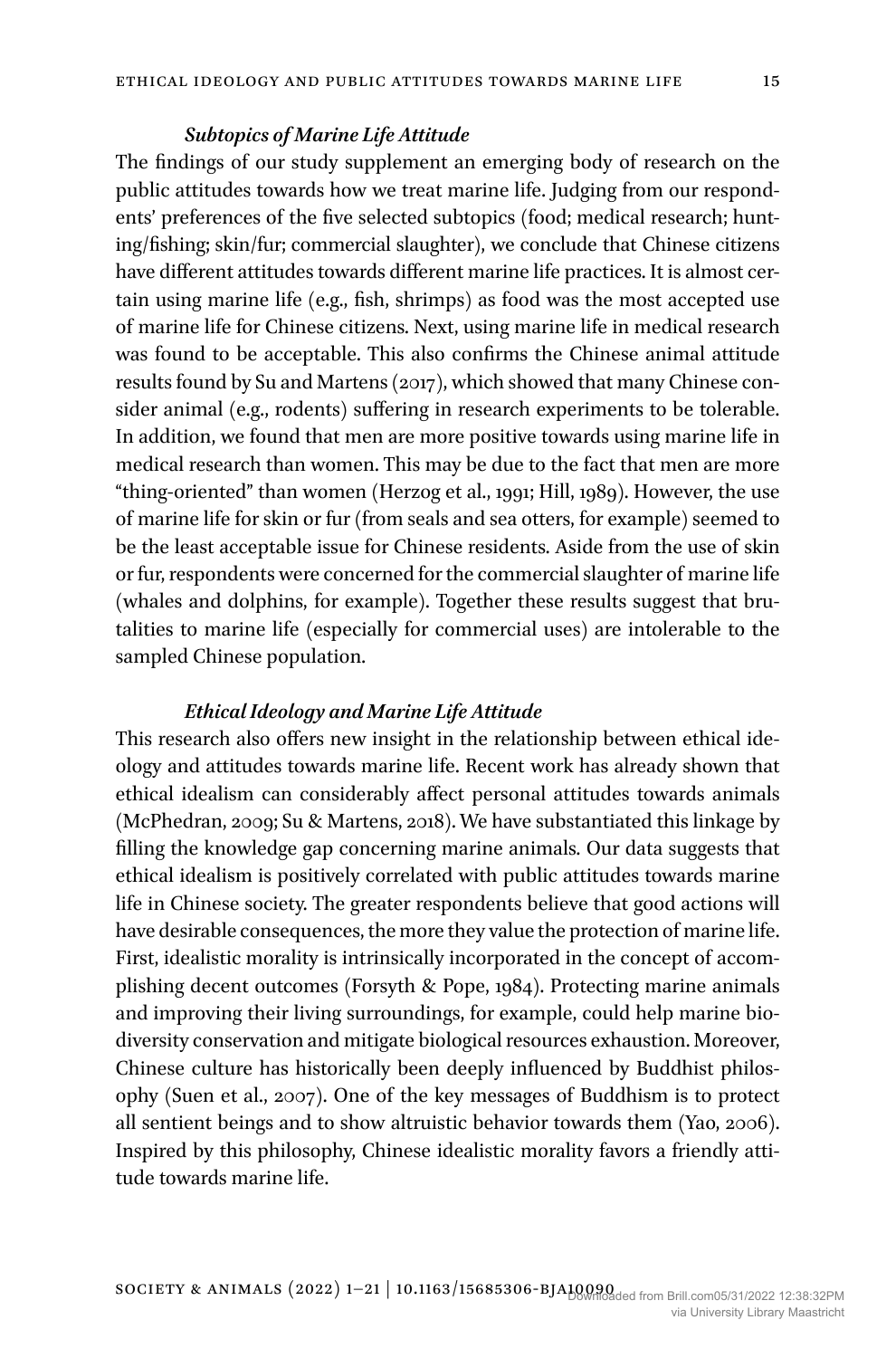Further analysis of our data brings to light that ethical relativism is an influential predictor of attitudes towards marine life in China. The more that people question the existence of universal moral principles, the less they value marine life protection. This is consistent with research regarding public attitudes towards animals in China, which found ethical relativism to be negatively correlated with attitudes towards animals (Su & Martens, 2017). People with a "relativistic" moral orientation refuse to make judgements relying on universal ethical principles (Forsyth, 1992). Instead, they prefer to act on the grounds of a given context, as well as their own needs. Chinese culture, historically, values instrumentalism and materialism (Lin & Wang, 2010). Following this philosophy, Chinese people would put far more emphasis on the instrumental values of animals (including marine life) than on their intrinsic values. The public are more likely to safeguard fishery resources from exhaustion for the sake of fish consumption rather than caring for fish or their living waters. This could also clarify why using marine life as food triggers the least concern in Chinese society. As our data show, the impact of relativistic morality on marine life attitude is roughly the same with ethical idealism. Both moralities are equally influential in shaping attitude towards marine life in China.

Unsurprisingly, we discovered that both ethical dimensions and their interactions are predictors for most selected marine life attitude subtopics. Idealism is key in public attitudes towards "Hunting/Fishing," "Skin/Fur," and "Commercial Slaughter." In other words, people who believe ethical behavior will only contribute to good consequences do not appear to accept such actions. Relativism is of vital importance for the attitude towards "Food" and "Hunting/Fishing." When seeing the instrumental value of marine life (food or entertainment), people will sacrifice marine life for their own needs. The interaction of two ideologies is valuable to the subtopic "Skin/Fur." We did not expect that neither of the two dimensions nor their interaction would be connected to the "Medical Research" subtopic. Combined with previous research results suggesting that Chinese society has a relatively high tolerance for animal suffering in experiments (Su & Martens, 2017), we believe such tolerance is closely linked to the unique context of contemporary Chinese society. To begin with, the public awareness of animal rights and animal welfare remains at a low level in Chinese society despite that increasing attention has been drawn to these issues in the past decades (Li, 2006). More crucially, although scientific communities have been aware of animal welfare in laboratory use and formulated relevant regulations, implementation is still far from ideal in contemporary Chinese society (Bayne et al., 2015). Thus, a lack of integration and enforcement of animal welfare and scientific research ethics may underlie the acceptance of using marine life in medical research. Following this inadequate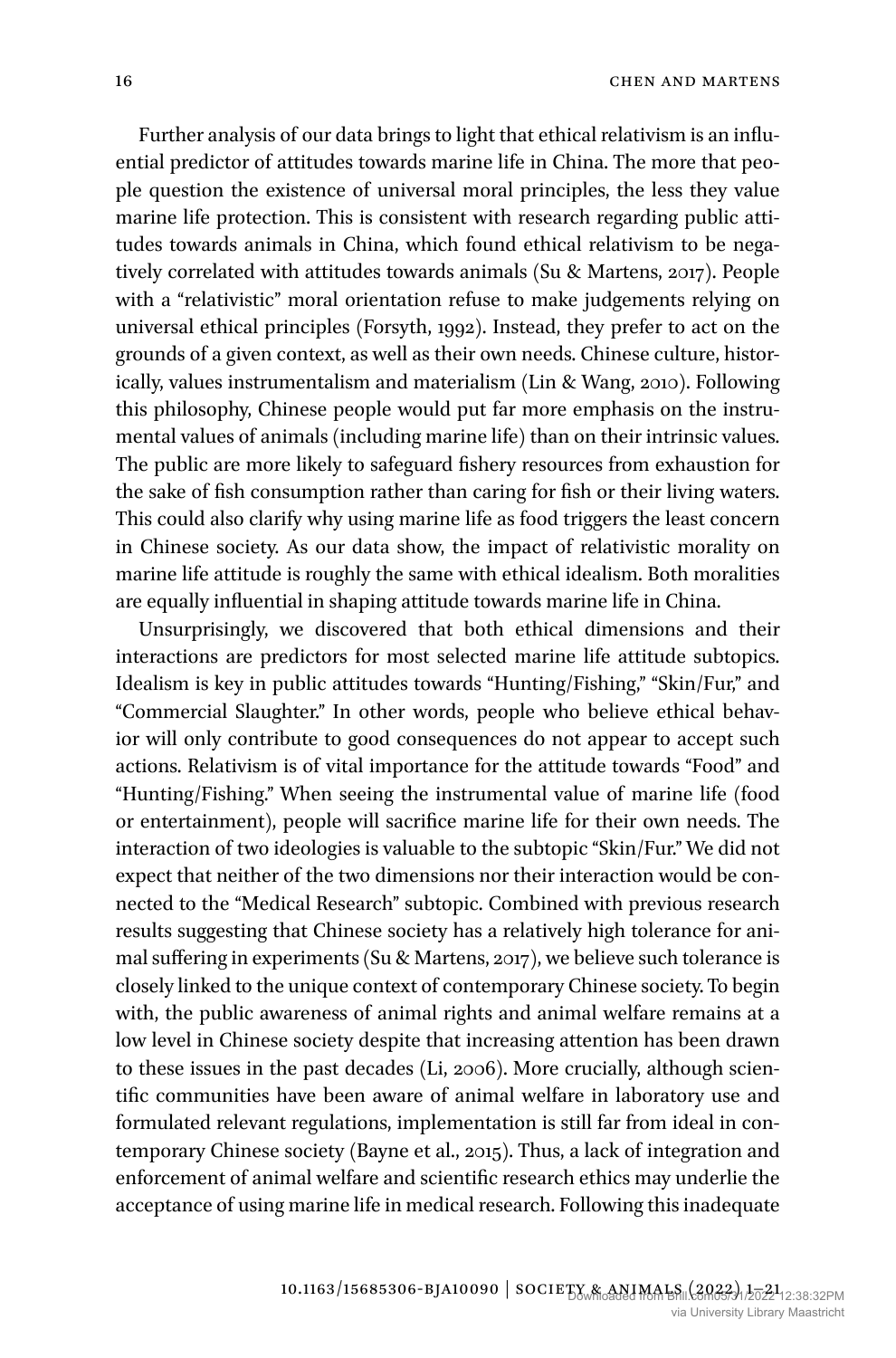research ethic boundary, the Confucianism and traditional culture may further intensify the tolerance of the scientific use of marine life. Confucianism is the foundation stone of Chinese culture and social norms (Rarick, 2008). Education and knowledge are highly respected and valued in Confucianism (Spring, 2012). The respondents may also simply believe that scientific development far outweighs the welfare of marine life or ending its use in medical studies. Therefore, if pursuing knowledge is the primary goal, research using marine life will likely continue to be acceptable in China.

## *Other Predictors of Marine Life Attitude*

We also found that the species of the Chinese respondents' companion animals (especially rodents), as well as their religious beliefs (especially Catholicism) were two influential factors on attitudes towards marine life. This corresponds to public attitudes towards animals in China found by Su and Martens (2017). Residential city, occupation, and beach visiting frequency are three other indicators of marine life attitude. The former could possibly be the reason for different social contexts in different cities, such as the number and size of aquariums, the popularization of marine life knowledge, and the funding received from local governments. The latter two involve the issue of human interaction. In some occupations (such as liberal professions), people have more time to go to the beach or otherwise connect with marine life.

## **Conclusion**

This study has investigated public attitudes in Chinese society towards marine life and determined the roles of basic demographics and ethical ideology in shaping this attitude. Our results demonstrate that Chinese women are more concerned about marine life protection than men. Ethical idealism is positively correlated with concern about marine life while ethical relativism is negatively correlated. Chinese citizens generally consider using marine life for food acceptable, but less acceptable for using their skin or fur. Ethical ideology is found to have no influence upon public attitudes towards using marine life for testing in medical experiments. Given that this study copes with marine life in a broad sense, future projects are encouraged to pay attention to public attitudes towards specific marine species, such as sharks and dolphins, since few such studies have been performed in the Chinese context.

Our research has several obvious limitations. Because of the online survey method, we did not collect as much data from coastal rural areas and the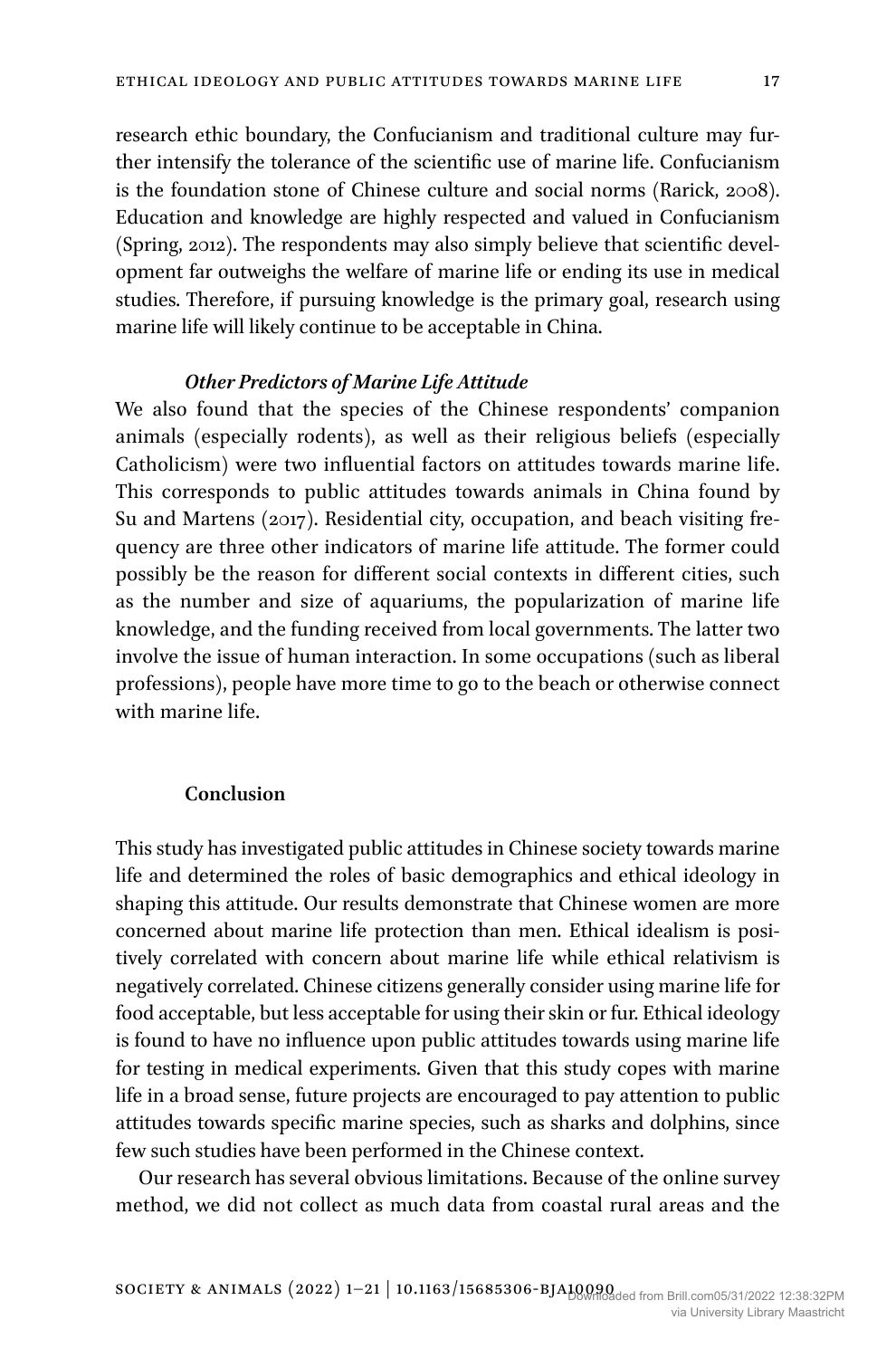elderly as we had anticipated. This partly explains why we did not find any statistically significant differences between urban and rural attitudes from our dataset. Other research methods, such as interviews and focus groups, may in the future ensure a more balanced distribution of participants and thus provide with additional information on Chinese attitudes towards marine life.

#### **Acknowledgement**

We would like to thank Marc Davidson for his help in discussing the ideas and polishing the language of this article. We are also grateful for all respondents who took their time to participate this survey.

#### **References**

- Acharya, A. S., Prakash, A., Saxena, P., & Nigam, A. (2013). Sampling: Why and how of it. *Indian Journal of Medical Specialties*, *4*(2), 330–333.
- Arnold, A. C. (2004). *A review of public attitudes towards marine issues within and beyond New Zealand*. Department of Conservation.
- Ascione, F. R., & Weber, C. V. (1996). Children's attitudes about the humane treatment of animals and empathy: One-year follow up of a school-based intervention. *Anthrozoös*, *9*(4), 188–195.
- Barney, E. C., Mintzes, J. J., & Yen, C. F. (2005). Assessing knowledge, attitudes, and behavior toward charismatic megafauna: The case of dolphins. *The Journal of Environmental Education*, *36*(2), 41–55.
- Bayne, K., Ramachandra, G. S., Rivera, E. A., & Wang, J. (2015). The evolution of animal welfare and the 3Rs in Brazil, China, and India. *Journal of the American Association for Laboratory Animal Science*, *54*(2), 181–191.
- Braga, H. O., & Schiavetti, A. (2013). Attitudes and local ecological knowledge of expert fishermen in relation to conservation and bycatch of sea turtles (*Reptilia testudines*), Southern Bahia, Brazil. *Journal of Ethnobiology and Ethnomedicine*, *9*(1), 15.
- China Youth Daily (2018, November 27). *Females are less anxious of getting married? The average age of first marriage has already reached … Comments from netizens are interesting*. Retrieved from [https://mp.weixin.qq.com/s/Td5-ZXv-mqYEp8Hu2hGWgA.](https://mp.weixin.qq.com/s/Td5-ZXv-mqYEp8Hu2hGWgA)
- Cui, C. C., Mitchell, V., Schlegelmilch, B. B., & Cornwell, B. (2005). Measuring consumers' ethical position in Austria, Britain, Brunei, Hong Kong, and USA. *Journal of Business Ethics*, *62*(1), 57.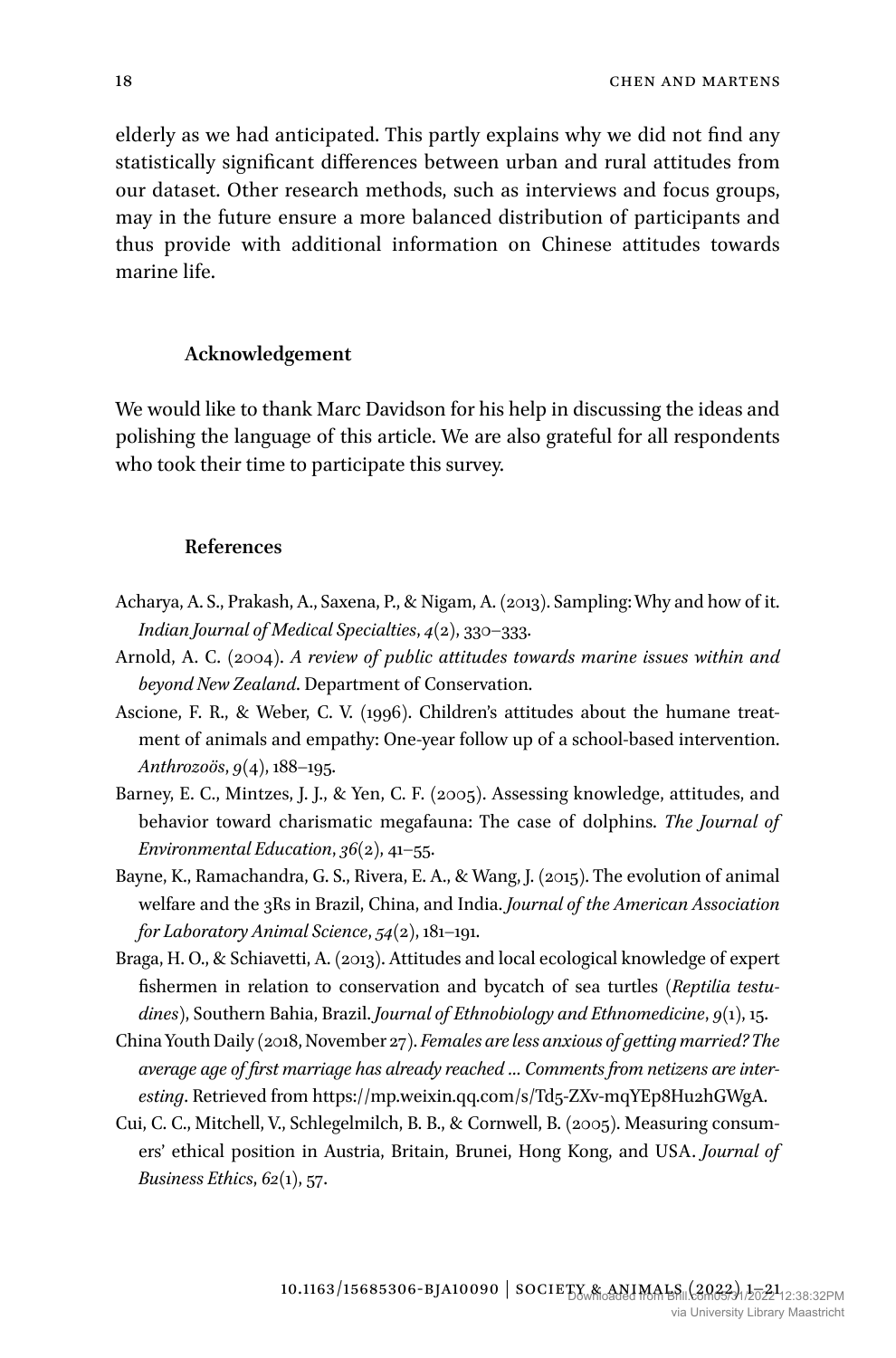- Dimopoulos, D. I., & Pantis, J. D. (2003). Knowledge and attitudes regarding sea turtles in elementary students on Zakynthos, Greece. *The Journal of Environmental Education*, *34*(3), 30–38.
- Driscoll, J. W. (1992). Attitudes toward animal use. *Anthrozoös*, *5*(1), 32–39.
- Fletcher, S., Potts, J. S., Heeps, C., & Pike, K. (2009). Public awareness of marine environmental issues in the UK. *Marine Policy*, *33*(2), 370–375.
- Forsyth, D. R. (1980). A taxonomy of ethical ideologies. *Journal of Personality and Social Psychology*, *39*(1), 175.
- Forsyth, D. R., & Pope, W. R. (1984). Ethical ideology and judgments of social psychological research: Multidimensional analysis. *Journal of Personality and Social Psychology*, *46*(6), 1365.
- Forsyth, D. R. (1992). Judging the morality of business practices: The influence of personal moral philosophies. *Journal of Business Ethics*, *11*(5–6), 461–470.
- Freeman, S., Vigoda-Gadot, E., Sterr, H., Schultz, M., Korchenkov, I., Krost, P., & Angel, D. (2012). Public attitudes towards marine aquaculture: A comparative analysis of Germany and Israel. *Environmental Science & Policy*, *22*, 60–72.
- Furnham, A., McManus, C., & Scott, D. (2003). Personality, empathy and attitudes to animal welfare. *Anthrozoös*, *16*(2), 135–146.
- Galvin, S. L., & Herzog, H. A. (1992). Ethical ideology, animal rights activism, and attitudes toward the treatment of animals. *Ethics & Behavior*, *2*(3), 141–149.
- Giglio, V. J., Luiz, O. J., & Schiavetti, A. (2015). Marine life preferences and perceptions among recreational divers in Brazilian coral reefs. *Tourism Management*, *51*, 49–57.
- Gilhus, I. S. (2006). *Animals, gods and humans: Changing attitudes to animals in Greek, Roman and early Christian thought*. Routledge.
- Gkargkavouzi, A., Halkos, G., & Matsiori, S. (2019). Assessing values, attitudes and threats towards marine biodiversity in a Greek coastal port city and their interrelationships. *Ocean & Coastal Management*, *167*, 115–126.
- Halkos, G., & Matsiori, S. (2017). Environmental attitude, motivations and values for marine biodiversity protection. *Journal of Behavioral and Experimental Economics*, *69*, 61–70.
- Hayes, M. C., Peterson, M. N., Heinen-Kay, J. L., & Langerhans, R. B. (2015). Tourismrelated drivers of support for protection of fisheries resources on Andros Island, The Bahamas. *Ocean & Coastal Management*, *106*, 118–123.
- Herzog Jr, H. A., Betchart, N. S., & Pittman, R. B. (1991). Gender, sex role orientation, and attitudes toward animals. *Anthrozoös*, *4*(3), 184–191.
- Herzog, H. A. (2007). Gender differences in human animal interactions: A review. *Anthrozoös*, *20*(1), 7–21.
- Herzog, H., Grayson, S., & McCord, D. (2015). Brief measures of the animal attitude scale. *Anthrozoös*, *28*(1), 145–152.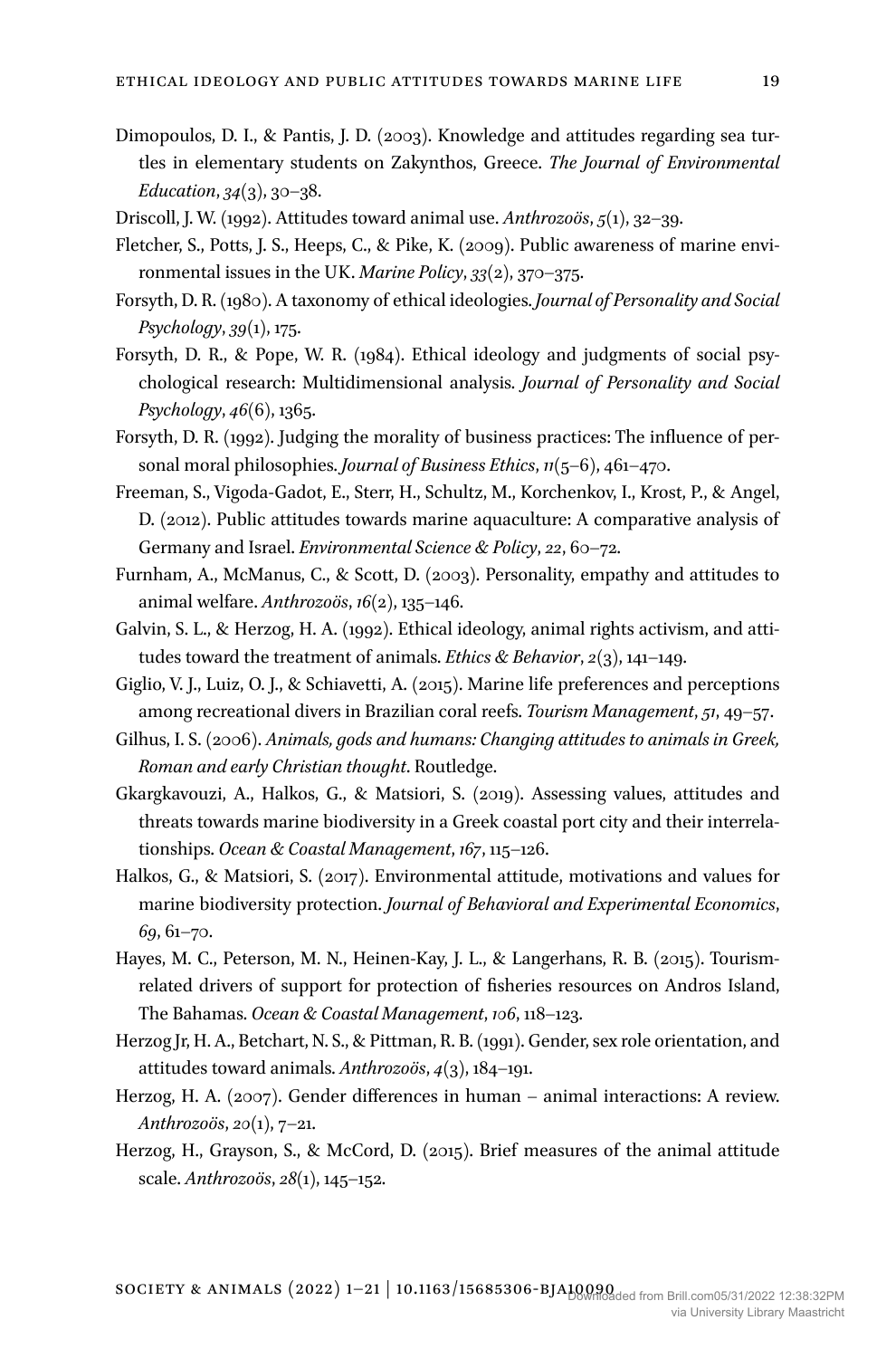- Hills, A. M. (1989). The relationship between thing-person orientation and the perception of animals. *Anthrozoös*, *3*(2), 100–110.
- Hoehn, S., & Thapa, B. (2009). Attitudes and perceptions of indigenous fishermen towards marine resource management in Kuna Yala, Panama. *International Journal of Sustainable Development & World Ecology*, *16*(6), 427–437.
- Kafer, R., Lago, D., Wamboldt, P., & Harrington, F. (1992). The pet relationship scale: Replication of psychometric properties in random samples and association with attitudes toward wild animals. *Anthrozoös*, *5*(2), 93–105.
- Kavanagh, P. S., Signal, T. D., & Taylor, N. (2013). The dark triad and animal cruelty: Dark personalities, dark attitudes, and dark behaviors. *Personality and Individual Differences*, *55*(6), 666–670.
- Kellert, S. R., & Berry, J. K. (1987). Attitudes, knowledge, and behaviors toward wildlife as affected by gender. *Wildlife Society Bulletin (1973–2006)*, *15*(3), 363–371.
- Kellert, S. R. (1999). *American perceptions of marine mammals and their management*. Washington, DC: Humane Society of the United States.
- Kidd, A. H., & Kidd, R. M. (1997). Aquarium visitors' perceptions and attitudes toward the importance of marine biodiversity. *Psychological Reports*, *81*(3), 1083–1088.
- Kidd, A. H., & Kidd, R. M. (1998). General attitudes toward and knowledge about the importance of ocean life. *Psychological Reports*, *82*(1), 323–329.
- Kravdal, Ø. (2001). The impact of marital status on cancer survival. *Social Science & Medicine*, *52*(3), 357–368.
- Lee, H. S., Liu, S. Y., & Yeh, T. K. (2016). "Sharks in your hands" A case study on effects of teaching strategies to change knowledge and attitudes towards sharks. *Journal of Biological Education*, *50*(3), 345–357.
- Li, P. J. (2006). The evolving animal rights and welfare debate in China: Political and social impact analysis. In J. Turner & J. D'Silva (Eds.), *Animals, ethics and trade: The challenge of animal sentience* (pp. 111–128). Routledge.
- Lin, X., & Wang, C. L. (2010). The heterogeneity of Chinese consumer values: A dual structure explanation. *Cross Cultural Management: An International Journal*, *17*(3), 244–256.
- Liu, X., Pan, G., Wang, Y., Yu, X., Hu, X., Zhang, H., & Tang, C. (2016). Public attitudes on funding oil pollution cleanup in the Chinese Bohai Sea. *Journal of Coastal Research*, *74*(1), 207–213.
- Lumley, T., Diehr, P., Emerson, S., & Chen, L. (2002). The importance of the normality assumption in large public health data sets. *Annual Review of Public Health*, *23*(1), 151–169.
- Martens, P., Enders-Slegers, M. J., & Walker, J. K. (2016). The emotional lives of companion animals: Attachment and subjective claims by owners of cats and dogs. *Anthrozoös*, *29*(1), 73–88.